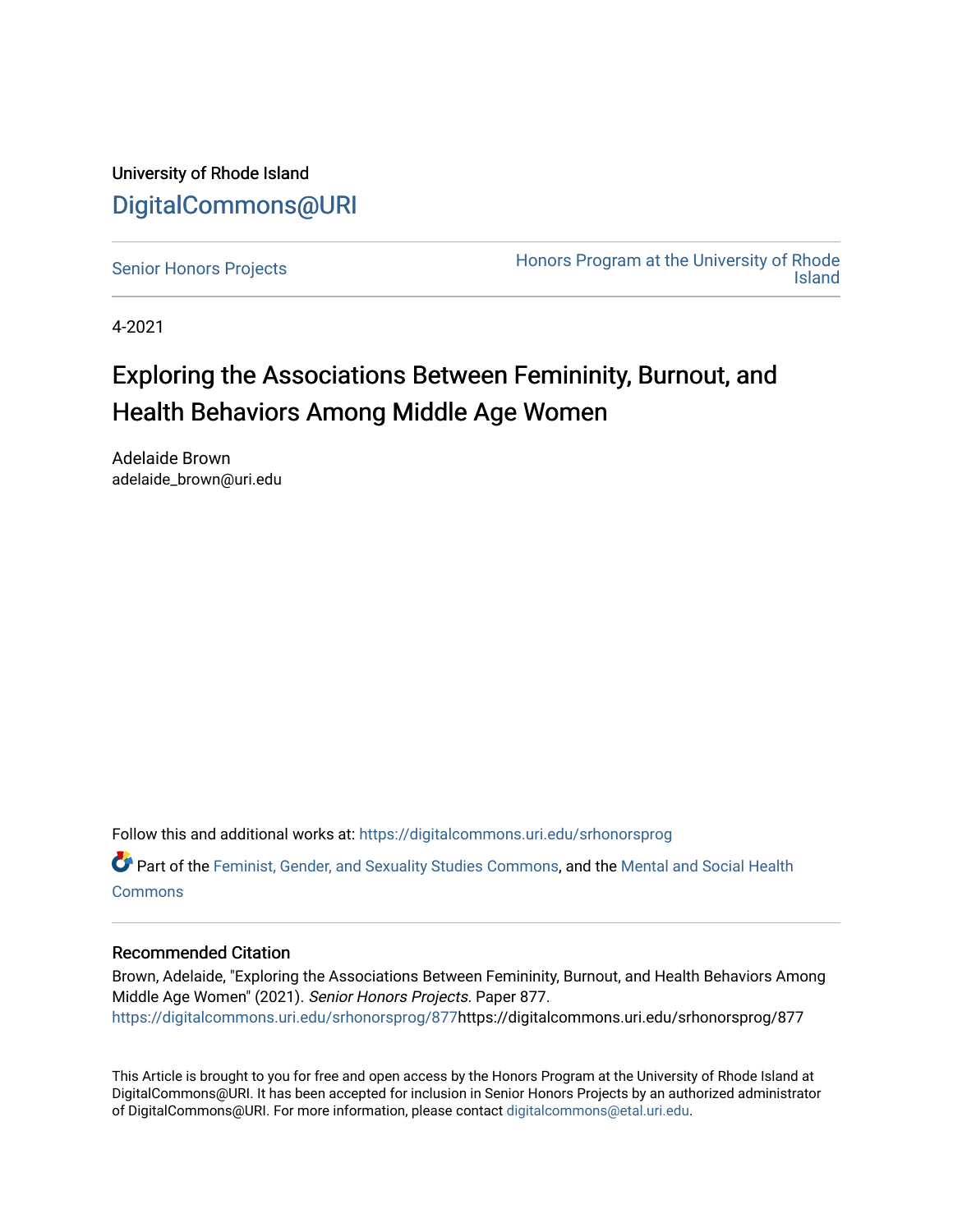## Exploring the Associations Between Femininity, Burnout, and Health Behaviors Among Middle Age Women By Adelaide Brown<sup>a</sup>

#### Abstract

To date research on how traditional feminine traits and gender role ideology may impact burnout and health behaviors in women is limited. This paper examines how the aforementioned may be associated with higher burnout rates in a community-based cohort of middle-aged women (40-65 years). This study focuses on western traditional feminine traits and gender role ideology, which describe an individual's attitude regarding their assigned role in society and the strength of association with their role. Women who report a stronger connection to more traditional traits or ideology were expected to report higher rates of burnout.

This study also assesses whether burnout is associated with engagement in specific health behaviors. The study utilizes survey data from the 2018 Online Midlife Women's Data Collection survey to examine these factors. Traditional gender ideology was assessed using the Passive Acceptance subscale of the Feminist Identity Development Scale. Feminine traits were assessed using the Bem Sex Role Inventory. Health behaviors included intuitive eating, frequency of cigarette smoking, exercise frequency, and the average weekly number of alcoholic beverages consumed. Burnout is assessed using the Copenhagen Burnout Inventory.

Findings indicate that traditional gender ideology was not associated with burnout, while feminine traits (e.g., compassionate, sympathetic) were negatively associated with both personal and work-related burnout. In addition, higher levels of burnout were associated with decreased intuitive eating. Higher levels of burnout and a strong endorsement of traditional gender roles were also associated with less frequent exercise. The frequency of cigarette smoking and number of alcoholic beverages consumed are not associated with any of the predictors assessed.

This study is significant in building a stronger understanding of what may cause women to engage or disengage in specific health behaviors. The information gained may be used in future health promotion programs to enhance the lives of middle age women.

a. University of Rhode Island, 45 Upper College Road, Kingston, RI 02881. Phone (401) 256-3999. Email: Adelaide\_brown@uri.edu Acknowledgements: Dr. Natalie Sabik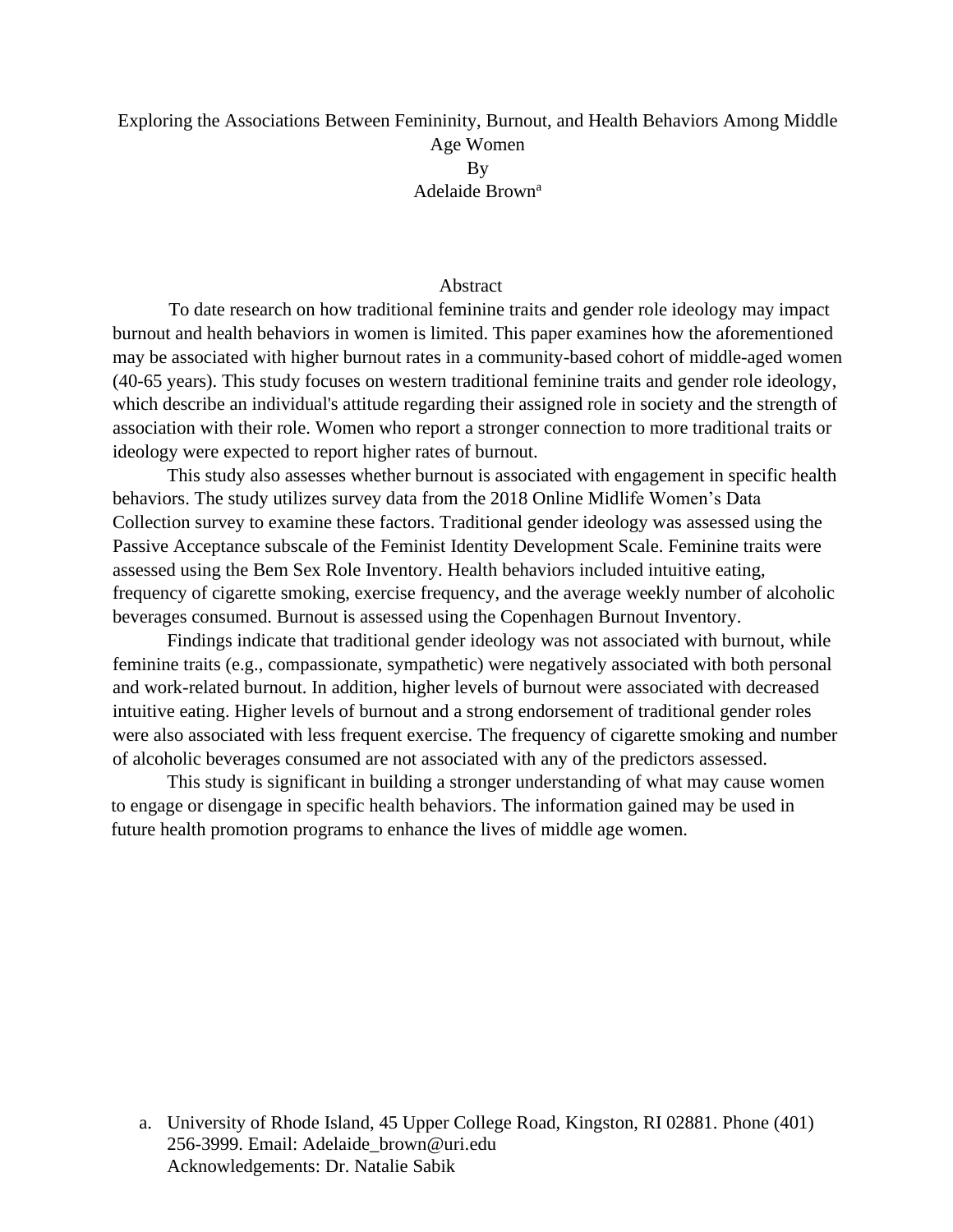Burnout has long been associated with the workplace, as individuals note how stress from work accumulates to create feelings of intense exhaustion. The World Health Organization defines burnout as the unsuccessful management of chronic workplace stress (World Health Organization, 2019). However, this may not only be caused by the workplace as burnout rates have been increasing in other populations including housewives, students, and unemployed people (Weber, 2000). These people though not employed in a stereotypical workplace still have other responsibilities to attend to. The inability to manage chronic stress in any work type domain may lead to burnout.

One factor that may contribute to burnout rates in women is the concept of traditional gender roles. Gender and sex are two different things with sex being the assignment of male or female, and gender being the social ideas surrounding how men and women should act. Gender is a socialized role with individual behaviors varying based on culture.

Gender ideology and gender traits may also impact the development of burnout. Gender ideology is defined by Duerst-Lahti as "structured beliefs and ideas about ways power should be arranged according to social constructs associated with sexed bodies" (Duerst-Lahti, 2008). Gender traits refer to the personality type traits associated with each gender. In this study gender traits were operationalized through use of the Bem Sex Role Inventory, which investigates both personal traits and the social display of traits. Within western societies women are thought to behave in nurturing ways caring for others emotionally and physically, while men are presumed to be leaders, the heads of households providing for the family economically and making important decisions (Blackstone, 2003). Not all people follow this traditional view of gender roles. In fact, many 21st century western women are taking on additional roles outside of the home. Although in most cases women who work are still faced with pressure to perform work roles and manage household tasks. Employed women with partners who also work have noted an additional 2 hours of work at home per day while men who are employed with partners that also work report an increase in domestic work by 40 minutes (Templeton, 2019). This increase in workload may create added stressors leading women to develop chronic stress (defined as stress lasting longer than 12 months). Some research has found there may be a connection between chronic stress and depression, with long term stressors creating the counter inability to cope with stress (Hammen, 2005). This inability to cope with stress may be related to the development of burnout.

The western view of women as nurturers may contribute to their coping behaviors being more emotionally focused than men. One particular study found women scored significantly higher than men in emotional and avoidance coping and lower in rational and detachment coping styles (Matud, 2004). The emotional and avoidance coping styles used by women to manage stress may appear with other behaviors like smoking. A study on the predictors of risk for smoking relapse in men and women found women were more likely to relapse based on depressive mood, anxiety, anger, and perceived stress, while the motivation to reduce craving was a greater risk factor for relapse in men (Nakajima, 2012). These findings indicate women are more likely to use smoking to manage emotions (like stress), which may be correlated with the finding that women are more affected by the stress of those around them. If women are more affected by the stress of those around them and are taught by western traditional gender norms to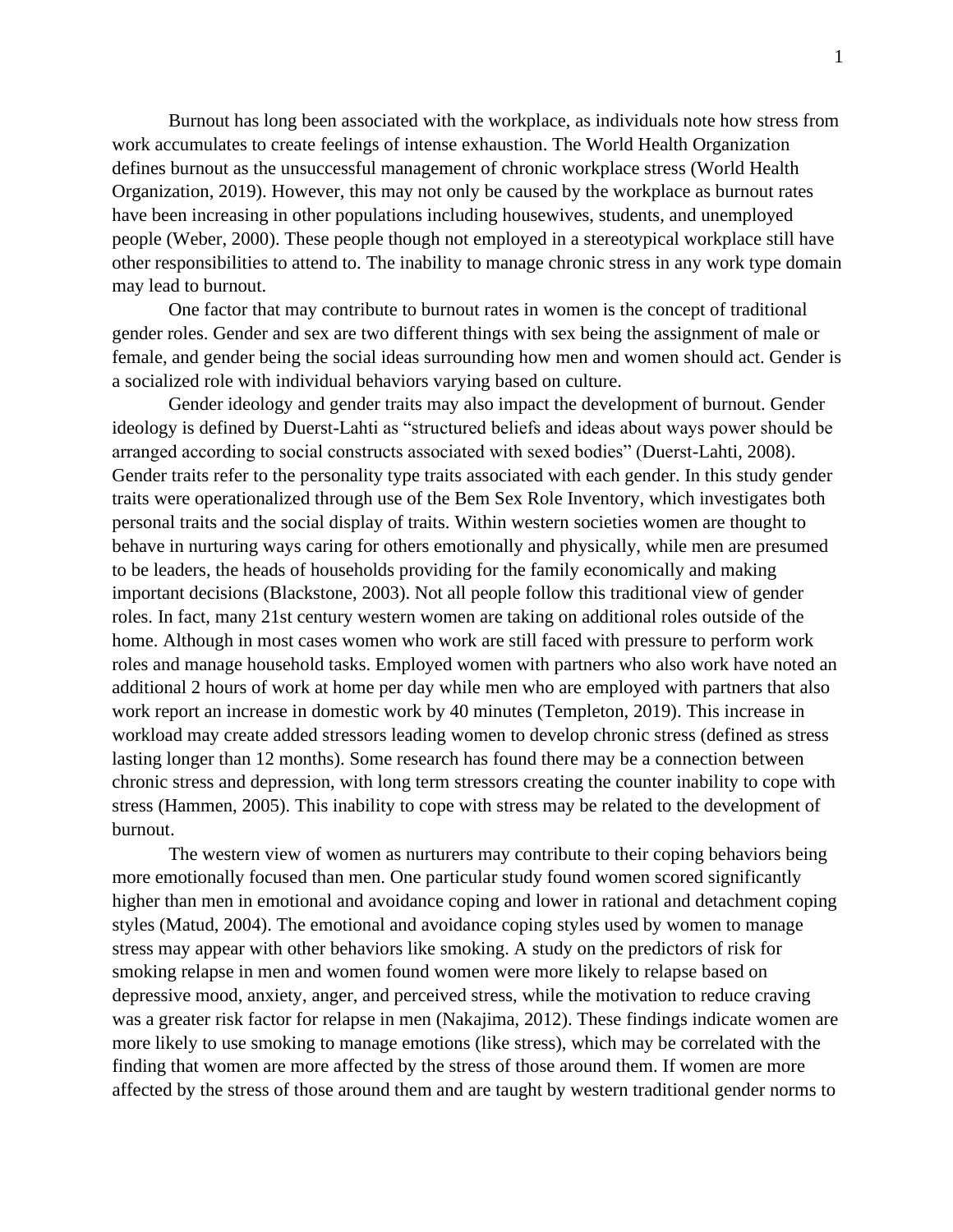always act as a nurturing figure the accumulation of constant stress from fulfilling these roles may contribute to a lack of energy for self-care with other more positive behaviors. This lack of energy and consequent decrease in positive health behaviors may create a greater likelihood for the development of burnout. After all you can't pour from an empty cup.

With the idea that burnout results from chronic stress there is a question of whether culturally accepted traditional gender roles for women have an influence on burnout rates in middle aged women (40-65 years). To date there is a lack of research examining the burnout rate with relation to traditional gender norms in this cohort. Although middle aged women may have a greater propensity towards developing burnout as research shows they are likely to be involved with more homecare tasks while also employed. According to the World Economic Forum "women work an average of 8 hours and 39 minutes a day – nearly an hour longer than men, when both paid and unpaid tasks are taken into account" (Parker, 2017). This extra hour of work is likely not what makes the situation difficult, rather it is cultural norms instilling the belief in women that they must be the caretakers what makes this difficult. Women who believe they need to fulfill all homecare tasks while also working are likely to struggle under a high workload and unreasonable expectations. The combination of a high workload and unreasonable/unrealistic expectations leads to chronic stress and the development of burnout. Previous research has shown a higher level of total burnout is related to an increased risk of absence from work due to mental and behavioral disorders, diseases of the circulatory system, respiratory system, and musculoskeletal system (Toppinen, 2005). Clearly burnout affects the whole body, and these effects may be amplified in the research cohort.

The conditions arising from burnout may develop from the coping behaviors used to navigate life with chronic stress. Men and women use a variety of coping behaviors to manage chronic stress although these behaviors are likely to differ based on gender. According to data from the American Psychological Association "women are more likely than men to report that they eat as a way of managing stress (31 percent vs. 21 percent) ... women also report having eaten too much or eaten unhealthy foods because of stress in the past month far more often than men (49 percent of women vs. 30 percent of men). Significantly more women (35 percent) than men (24 percent) exercise only once a week or less. When asked why they don't exercise more often, they are more likely than men to say they are just too tired (39 percent vs. 26 percent)" (American Psychological Association, 2012). The coping behaviors of relevance in this study include smoking, exercise, and eating habits. The current study analyzes the lives of middle-aged women (40-65 years) in an attempt to answer the question: do women who internalize traditional gender roles have higher rates of burnout and are they more likely to employ negative coping behaviors?

#### **Burnout**

Research has defined burnout as a chronic stress syndrome caused by work-related overload and a lack of resources (Toppinen, 2005). Although it's likely that burnout differentiates from stress as it often precedes or accompanies the onset of chronic stress (Pruessner, 1999). While no biological markers of burnout have been found to date, burnout is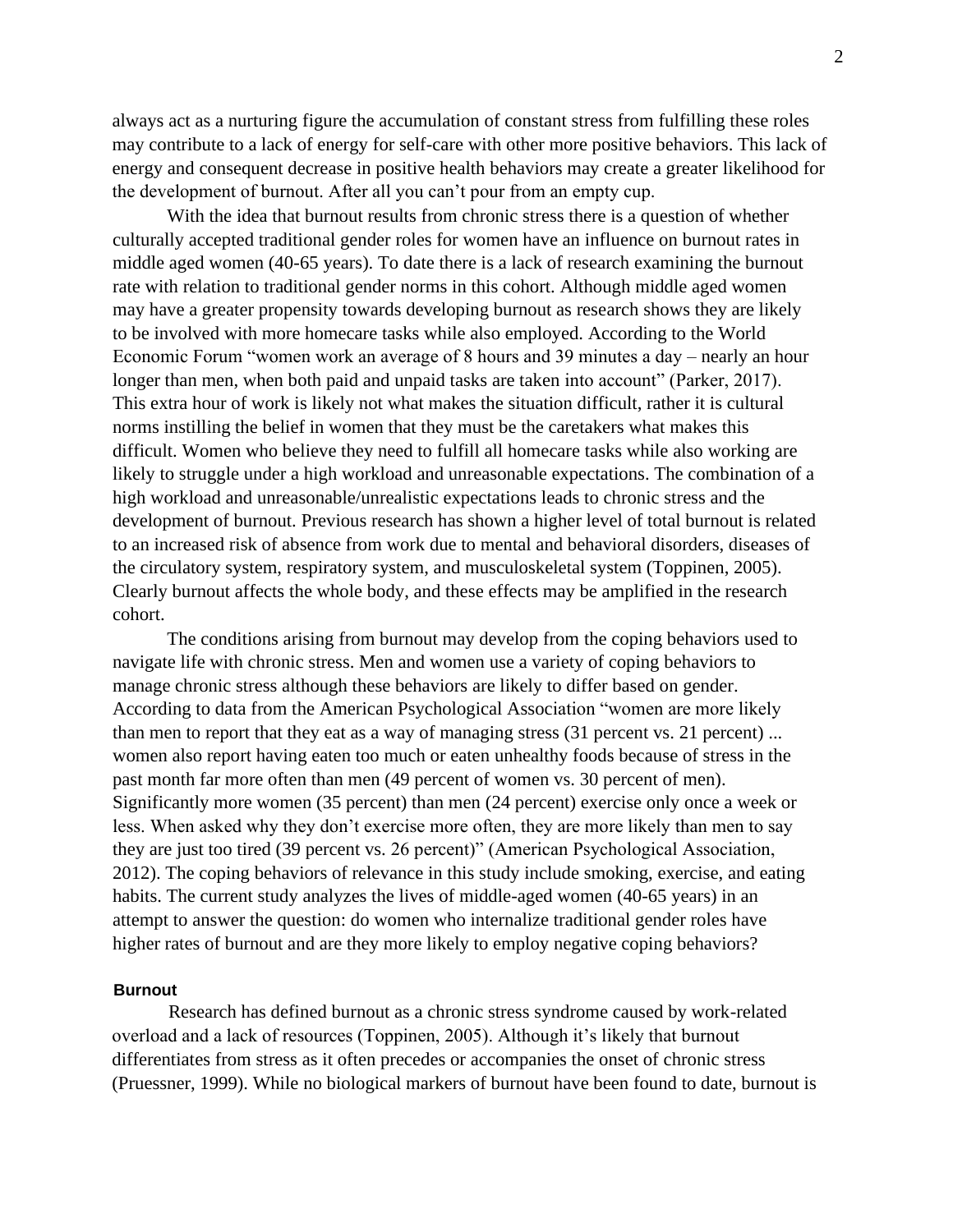increasingly considered by medical professionals as a hypocortisolemic disorder (Bianchi, 2015). Hypo means low and cortisolemic relates to cortisol levels (stress hormone), meaning individuals experiencing chronic stress may have a lowered cortisol level and thus become more susceptible to developing conditions like burnout and depression. A study examining the relationship between chronic stress, Post-Traumatic Stress Disorder (PTSD) and burnout found serious family problems, physical illness, divorce or separation, the death of a child, and being emotionally abused or neglected to be significantly associated with burnout (Mather, 2014). These situations cause a great chronic stress response supported by physical and mental symptoms which many are unable to cope with. Symptoms include headaches, disturbed sleep patterns, exhaustion, fatigue, nonspecific pain, reduced attention span, feelings of meaninglessness, apathy, or detachment (Pruessner, 1999).

A number of measures have been developed to assess burnout. The Maslach Burnout Inventory (MBI) was published in 1981 to define parameters for determining the level of burnout in groups of employed individuals. The inventory assesses three components of burnout; emotional exhaustion, depersonalization, and reduced personal accomplishment. The MBI only involves work-related stressors, and while women are now entering the workforce in greater numbers not all women hold stereotypical jobs and some are only involved in domestic work. The current study uses the Copenhagen Burnout Inventory (CBI) to analyze how traditional gender norms impact burnout rates in middle age women. The CBI goes further than the MBI in the investigation of burnout by asking questions about personal burnout, work-related burnout, and client-related burnout. As the definition of burnout has expanded to reflect experiences of people beyond the stereotypical workplace alternative measures are needed to adequately capture all experiences. The three parts involved in the CBI are designed to include all people, regardless of work status. Questions on personal burnout are related to an individual's personal degree of physical and psychological fatigue and exhaustion, while work-related burnout refers to those who work and client-related burnout is specific to those involved in any type of human service profession (Kristensen, 2005). The core of all these investigations into burnout is a focus on physical and psychological fatigue and exhaustion.

Burnout symptoms may vary during different stages of life and between genders. A particular study examining burnout in Canadian workers within 63 different workplaces found differences in the relationship to burnout with age and gender. This report noted a negative relationship between burnout and age in men (an increase in age was associated with a reduced burnout level) while burnout symptoms followed a wave pattern in women. In women aged 20-35 years burnout increased then there was a slight decline until age 55 where symptoms again rose in some women (Marchand, 2018). With the knowledge that burnout symptoms may increase in women at certain age marks it was noted that an investigation into burnout in middle age women (40-65) years would be key. Through middle age women often become caught up with an increased workload between roles in caring for their children, aging parents, and working. Including an analysis of western traditional gender roles in the current study will help to understand the causes of burnout in women and if societal norms play a role in the difference between the development of burnout/burnout rates in men and women.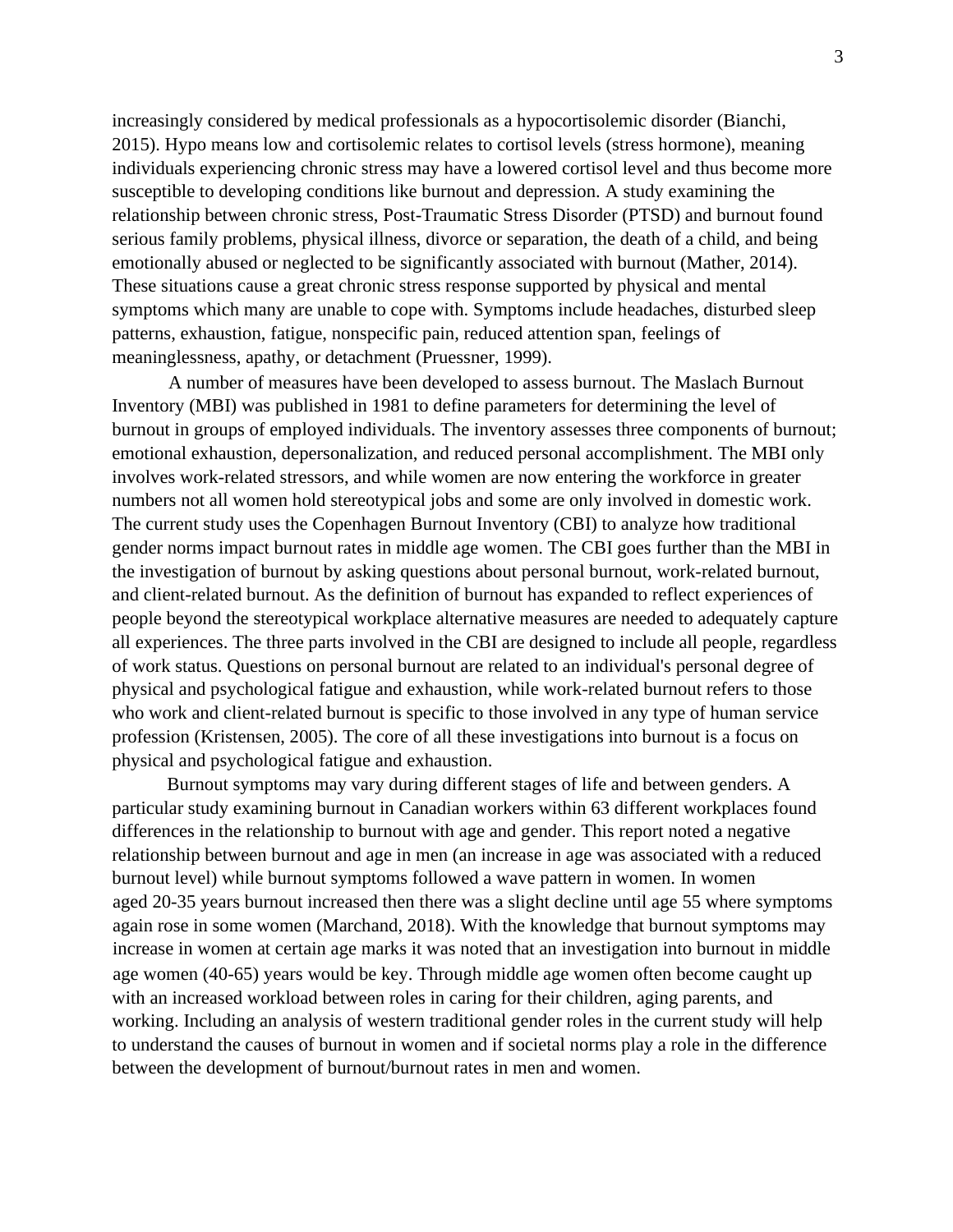#### **Gender Roles and Burnout**

Traditionally women have been involved in more unpaid domestic work than men. According to the United Nations Department of Economic and Social Affairs data on the world's women in 2020 "on an average day, women spend about three times as many hours on unpaid domestic work and care work as men — 4.2 hours per day for women compared to 1.7 hours per day for men" (Time, 2020). More in-depth work focusing on developed nations during the COVID-19 pandemic found that women still spent about 2 hours longer than men on unpaid domestic care. Research indicates this difference in time spent on domestic work may play a vital role in creating a differential experience of life events.

One study analyzing the gender differences in stress and coping with a sample of 2,816 people between 18-65 years found women scored significantly higher than men in terms of chronic and minor daily stressors even though each group had experienced what researchers qualified as the same number of life experiences / changes. The study also indicated that one particular reason for this difference may be that women are more involved in social and family networks and thus more likely to be affected by the stress of those around them (Matud, 2004). Women spending more time involved in navigating the family/relational structure may be more affected by stressors because they have spent more time in this navigational role than men. The western view of traditional gender norms prescribing the role of a nurturing figure to the female sex has the potential to create a person full of constant concern for others. This constant concern for others may also be a contributor to higher rates of mental health disorders in women. In the United States women are more likely than men to be diagnosed with anxiety and depression, developing in childhood and progressing through adulthood (Richmond, 2015). It's possible that this diagnosis could progress to symptoms of burnout.

#### **How Burnout is Associated with Health Behaviors**

The present study examines health behaviors in middle age women to determine if their behaviors may be associated with burnout. In addition, the project examines whether a high prevalence of feminine traits or the endorsement of traditional gender role ideology is associated with burnout and health behaviors. Prior studies examining health behaviors and burnout have found correlation between behavior-related health risk factors (sedentary lifestyle, overweight, smoking, heavy alcohol use) and work-related burnout (Ahola, 2012). The current study examines health behaviors of middle age women to understand how their behaviors may be related to burnout. From a general understanding to date no research has focused specifically on the health behaviors of middle age women as they relate to burnout in connection with traditional gender roles. Burnout has only been previously thought of as a work-related condition. While women are continuing to enter the workforce not all women work, so expanding the definition of burnout while examining the connection between burnout and health-related behaviors will give better insight into behavioral changes in a wider group. The specific behaviors analyzed include intuitive eating, frequency of cigarette smoking, exercise frequency, and the average weekly number of alcoholic beverages consumed.

Time and time again exercise and physical activity have been viewed as positive health behaviors with the potential to mitigate poor health and the development of mental health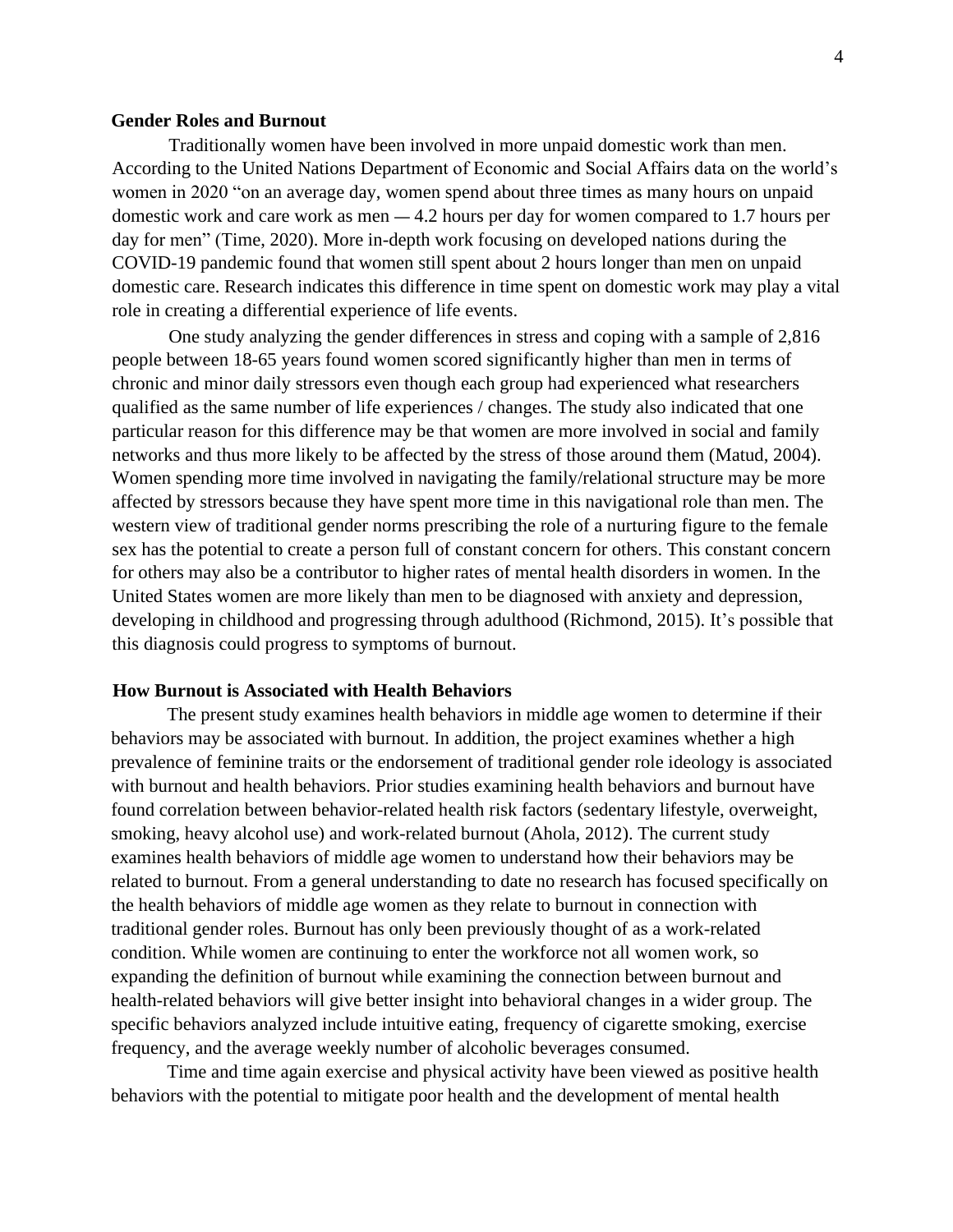disorders. In a study of 51% men and 49% women (mean age 39.2 years) cardiorespiratory fitness was found to be negatively associated with rates of burnout and clinical depression. In other words, a high activity level is associated with lower rates of burnout and depression. Researchers examined levels of burnout and clinical depression within low activity level, moderate activity level, and high activity level groups. While 38% of the low activity level group reported high burnout and 11% reported symptoms of clinical depression; 23% in the high activity level group reported high burnout with no participants reporting symptoms of clinical depression (Gerber, 2013). This research indicates that exercise has positive effects on decreasing burnout and alleviating the symptoms of clinical depression.

Research has also found that stress is negatively associated with the practicing of good health behaviors. A study analyzing the effects of stress on exercise adherence in 82 women (mean age 34 years) found stress impacted exercise. The women noted their exercise behavior in a journal over the course of 5-8 weeks and the self-reports were then analyzed by researchers. This study found that during weeks with a high frequency of stressful events women exercised for less time and reported lower self-efficacy towards meeting exercise goals. In weeks of high perceived stress the women omitted more planned exercise sessions, exercised significantly fewer days, and had low self-efficacy towards meeting exercise goals (Stetson, 1997). These findings indicate that motivation and the ability to manage stress are key components in living a healthy life. A lack of motivation and high stress levels are related to greater symptoms of burnout, and burnout may impair a woman's ability to be physically active or engage in exercise.

Research examining gender differences in smoking prevalence indicates that stress may impact smoking rates in women. In one study of 76 individuals (average age 29 years) women were found to report more stress and higher cravings after smoking cues than men (Wray, 2015). Smoking cues can be explained as anything that might remind someone of smoking (i.e. smoking-related materials, holding/handling a cigarette without smoking it, and the smoking of a cigarette) (Kang, 2009). The use of different coping skills and stress management or cognitive behavioral strategies may help some women to change their behavior after experiencing smoking cues. However the differential experience of stressful life events in men and women may mean that successful interventions to alleviate stress and decrease smoking rates in women are more difficult to implement. Another study analyzing cortisol levels in blood and saliva samples from males and females found sex differences in hormonal responses to be critical in understanding early relapse. Lower cortisol levels and craving predicted relapse only for men whereas higher cortisol levels predicted relapse for women (Al'absi, 2015). The research is still conflicted on whether craving impacts smoking relapse in women however stress does have a stronger impact on smoking rates in women than men. The awareness of a relationship between stress and smoking will be important when analyzing behavior in our current study.

While alcohol is a central nervous system depressant people may be motivated to use it as a way to reduce fatigue and regain lost energy, in turn increasing energy and motivation. The work stress exposures of workload and work pace have been found to be positively associated with heavy alcohol use in women average age 41 years (Frone, 2016). An increased workload and lack of time to complete tasks drains an individual of energy and motivation, these effects might also be seen outside of stereotypical workplaces (ex. domestic care). Alcohol use disorder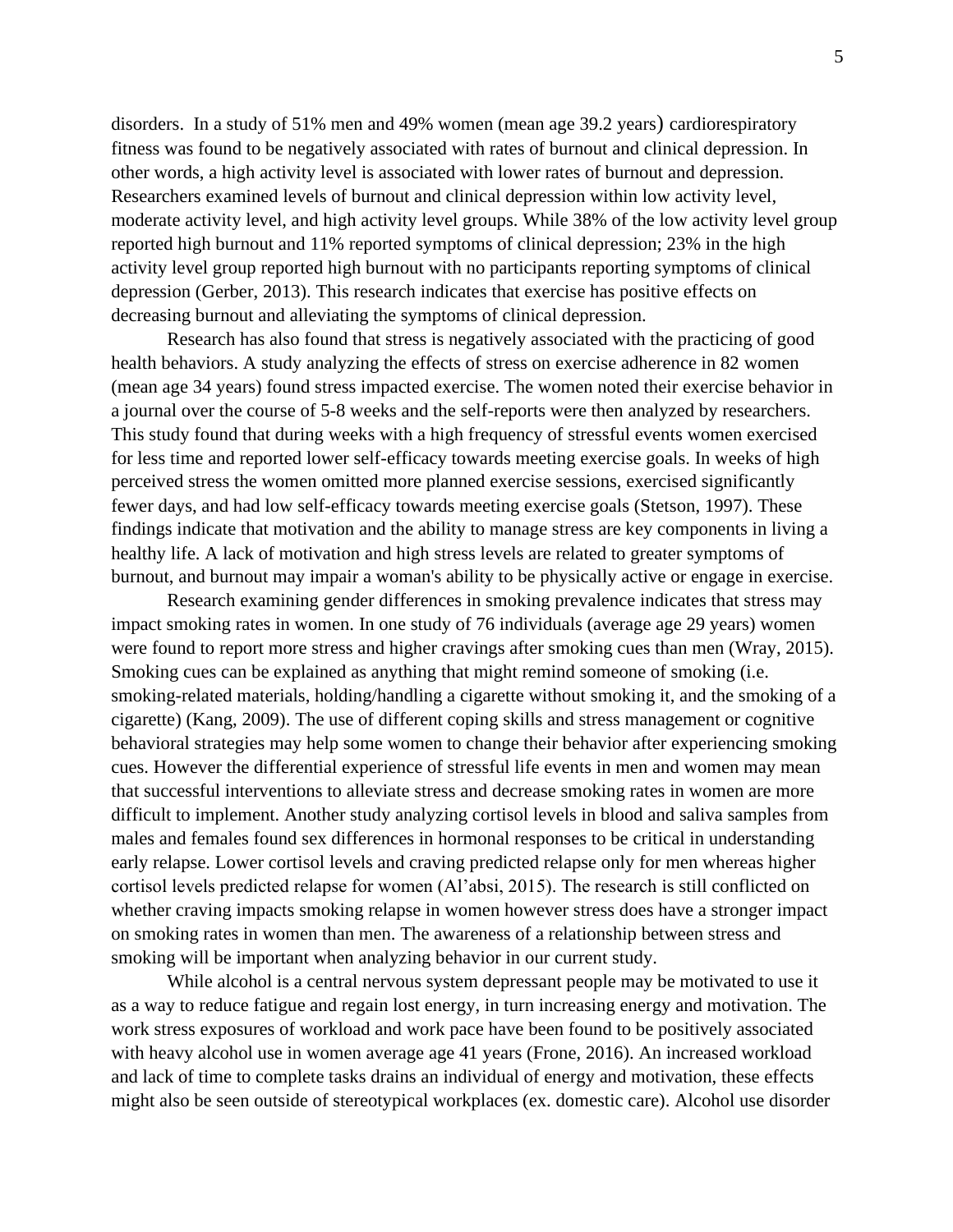in women has increased 84% when comparing data from 2001-2002 to 2012-2013 (Grant et.al, 2017). Between 2006-2014, women aged 55-64 set the highest increases in frequency of visits to the emergency department after acute alcohol consumption (Walker, 2019). Other research supports the earlier sentiments that a leading cause for increased alcohol consumption in middleaged women is the belief alcohol will alleviate stress and result in improved relaxation (Kendler et.al, 2015). Addressing stress and burnout in women will be important in changing alcohol consumption behaviors.

Stress and the subsequent release of cortisol also has an impact on an individual's food intake and eating behavior. According to research on the connection between stress, eating, and the reward system a low but chronic level of stress can cause an individual's regulation of appetite and food intake to become disrupted and only loosely associated with true calorie need (Adam, 2007). The stress-induced food reward dependence that occurs from chronic stressors and repeated bouts of stress can also create an overdrive in food consumption (Tryon et.al, 2013). Stress-induced food reward dependence is seen when a stressed individual uses food to distract from their current situation as they find reward with chemicals (ex. dopamine) released from food consumption.

The current study uses the intuitive eating scale to investigate how intuitive eating may change with burnout. Intuitive eating is defined by three central components "(1) unconditional permission to eat when hungry and what food is desired, (2) eating for physical rather than emotional reasons, and (3) reliance on internal hunger and satiety cues to determine when and how much to eat" (Herbert et. al, 2013). This model takes the focus off body image and can be used to help people in recovery from an eating disorder. The ability of individuals who practice intuitive eating to recognize their own inner signs of hunger and fullness suggests a relationship between the individual and their interoceptive sensitivity. Interoceptive sensitivity describes an individual's ability to process and perceive their own body signals, and is associated with emotion processing and behavior regulation. Research has shown that higher chronic stress levels increase high calorie 'comfort food' consumption by altering the neural pathways which create a stronger positive reaction to the consumption of high calorie foods (Tryon et.al, 2013). In other words chronic stress alters the brain's response to food consumption and may lead individuals to poor eating habits.

In a study of 120 female college students who completed the Intuitive Eating Scale (IES) researchers found a significant positive correlation between interoceptive sensitivity and total IES score (Herbert et. al, 2013). This means that the stronger interoceptive sensitivity the stronger intuitive eating behaviors exhibited. Intuitive eating provides many benefits including improved emotional well-being, less preoccupation with food choices, and being less likely to overindulge in foods. While there is a significant lack of research on interoception in chronically stressed individuals some researchers have concluded (after in-depth literature review) that "taken together, acute stress, the release of stress hormones and chronic stress may affect the processing of visceral-afferent neural signals at different brain levels, which are important for interoception" (Schulz and Vogele, 2015). This may mean individuals with burnout are significantly less likely to exhibit intuitive eating behaviors.

Western traditional gender norms have created an environment where women are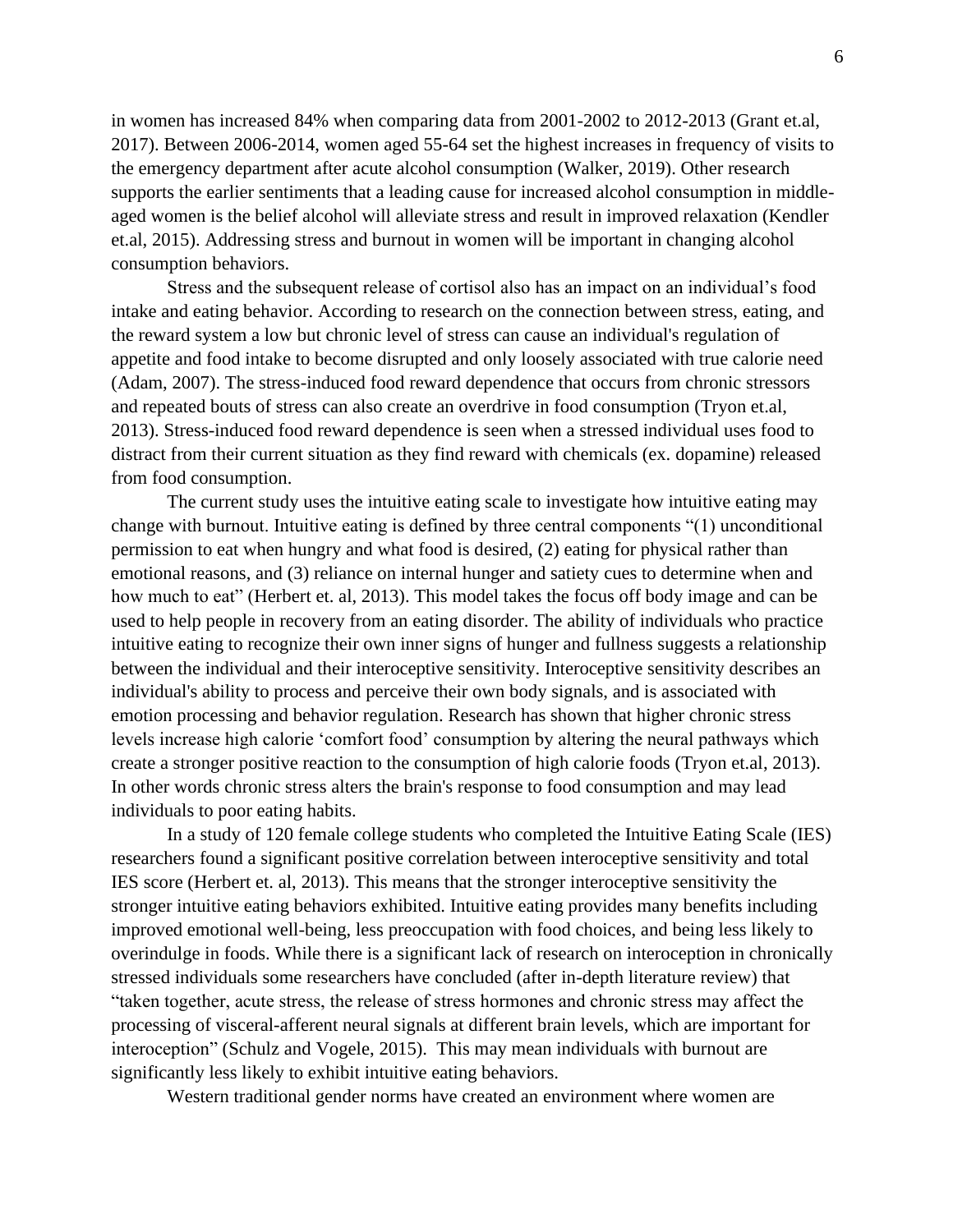differently impacted by relational stressors than men. Most women are more involved in social and family networks then men and thus more likely to be affected by the stress of those around them. Higher chronic stress in women could be associated with the development of burnout and explain why women's eating behavior is impacted when burned-out.

## **Research questions**

The specific research questions analyzed in this study are as follows. 1. Are feminine traits or traditional feminine gender roles associated with burnout?

2. Are gender roles and burnout associated with health behaviors including intuitive eating (interoceptive awareness), exercise frequency, smoking behavior, or alcohol consumption?

Traditional feminine traits and the endorsement of traditional gender role ideology are hypothesized to be associated with greater levels of burnout. In addition, burnout is hypothesized to be strongly associated with a greater occurrence of the health behaviors studied, including increased smoking rates, decreased exercise frequency, and lower ability for intuitive eating.

#### **Method**

## Participants and Procedure

Data was collected from 301 women ages 40 to 65 who were recruited from the United States and United Kingdom in 2018. The online survey data was collected through a survey platform called Prolific Academic. The survey respondents were mostly White (*n* = 227; 95.0%) followed by others (*n*=6; 2.5%), then Asian (*n*=3; 1.3%), Black (*n*=2; 0.8%), and Hispanic (*n*=1; 0.4%). Employment status and the individuals' highest level of education were assessed by the questions "would you describe your current employment as'' and "please tell us about your highest level of education" individuals then marked their response from a list of options. The majority of women work part time, (*n*= 94; 39.3%) followed by those working full time (*n*=91; 38.1%) those retired and working part time are also accounted for (*n*=12; 5.0%). The organization of women who don't work was broken into those looking for work (*n*=3; 1.3%), retired not working (*n*=10; 4.2%), and homemakers (*n*=26; 10.9%). There were also a few disabled respondents in the study (*n*=3; 1.3%) although it's unclear whether disability was a limiting factor in employment status which prevented these women from working. Most respondents had received a graduate or professional level degree (*n*=99; 41.4%), followed by those who received a high school diploma or equivalent (*n*=47; 19.7%), then those who graduated from college (*n*=43; 18.0%), and those who completed some college (*n*=39; 16.3%). A few noted their highest level of education as less than a high school diploma (*n*=11; 4.6%). The participants' total household yearly income was assessed with the statement "your total yearly household income" and answered by choosing from a series of options ranging from \$0-14,999 to over \$250,000. The majority of respondents were in the bracket \$15,000-29,999 (*n*=63; 26.4%), with one respondent in the bracket \$200,000-249,999 (*n*=1; 0.4%).

4 relationship questions relating to the participants current and past relationships were asked and answered in a series of yes/no responses. These relationship questions were "have you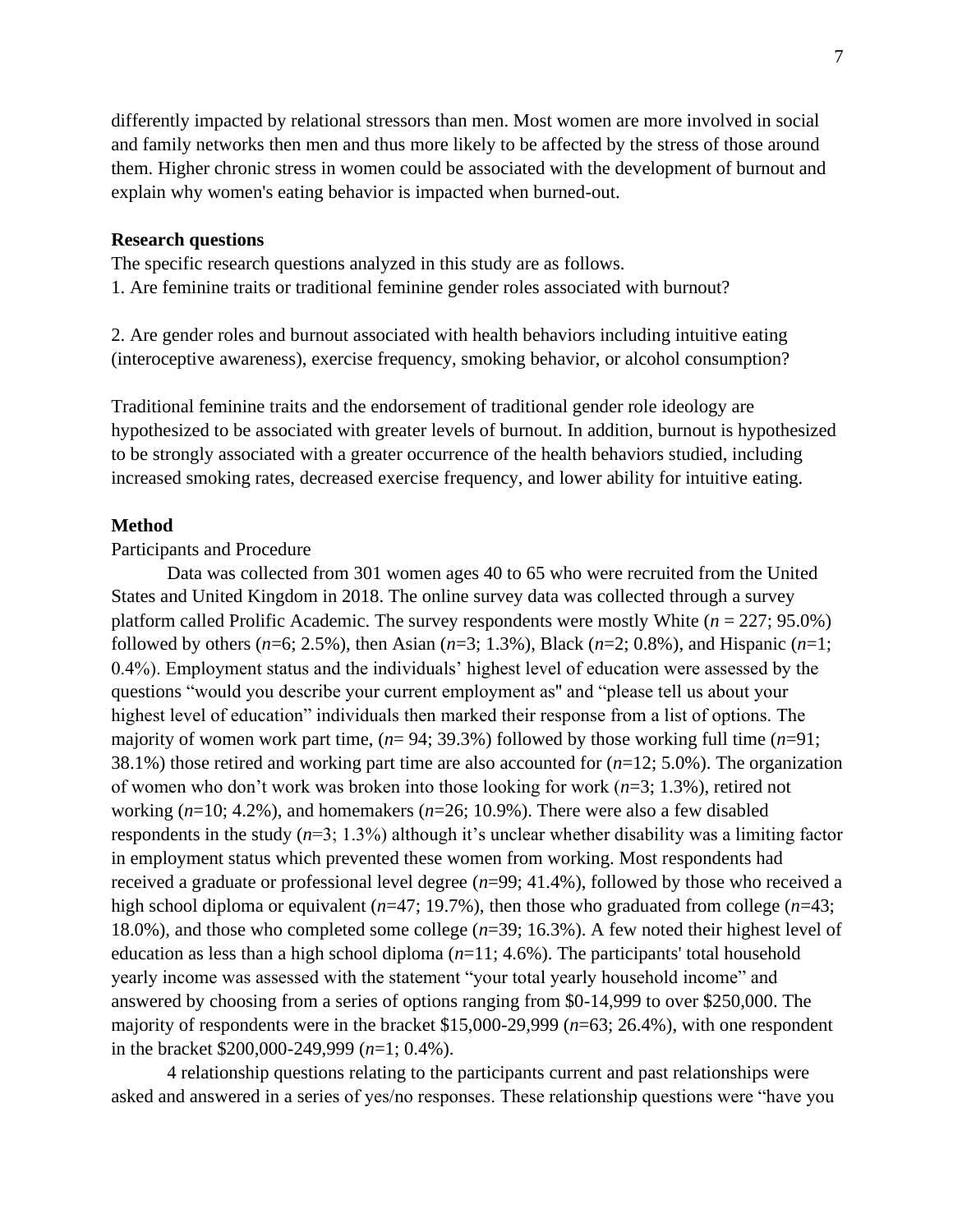ever been married or lived with a partner", "have you ever been divorced or had a live-in relationship end", "have you ever been widowed or had a live-in partner die", and "do you now live with a partner or spouse". Most respondents answered yes to "have you ever been divorced or had a live-in relationship end" (*n*=126; 52.7%). A lower frequency were married or cohabitants, answering yes to the questions "have you ever been married or lived with a partner", and "do you now live with a partner or spouse"  $(n=101; 42.3\%)$ . The least number of participants answered yes to "have you ever been widowed or had a live-in partner die" (*n*=12; 5.0%). Participants were also asked if they had any children (biological or adopted), or extended family living with them, and answered in a yes/no response. The majority answered yes (*n*=181; 75.7%) and some answered no (*n*=58; 24.3%). Health conditions of the participants were assessed by the question "do you have any particular physical or health problem, or chronic health condition (eg. diabetes, migraines, depression)" and the response was given in a yes/no answer. Most answered no (*n*=127; 53.1%) with a few less responding yes (*n*=112; 46.9%).

## Traditional Gender Traits and Ideology

#### *Internalized Sexism*

The Feminist Identity Development Scale (FIDS; Bargad and Hyde 1991) developed by Bargad and Hyde is a 39-item questionnaire developed to assess feminist identity development in women enrolled in women's studies courses. Feminist identity development is an individual's concept of feminism and/or the self as a feminist. The scale used in this study was a subscale of the Feminist Identity Development Scale focusing on an assessment of internalized sexism. Participants were asked to read a range of 12 statements including things like "I do not want to have equal status with men " and respond on a scale from 1 to 5 with 1 being strongly disagree and 5 being strongly agree.

## *Bem Sex Role Inventory Short Form*

The Bem Sex Role Inventory (BSRI; Bem, 1974) was developed to examine the social constructs of masculinity and feminity while exploring the construct validity of androgyny. In this original inventory 100 male and female college students rated the desirability of 200 personality traits for a man and woman in American society. The inventory was adapted for the current study as only the feminine traits subscale was reported (Choi et al. 2008). Participants were asked to rank themselves on a series of 10 personality traits noting how often they displayed a particular personality trait. The scale for ranking ranged from 1 to 7, with 1 being never or almost never true and 7 being almost always true.

#### Burnout

The Copenhagen Burnout Inventory (CBI; Kristensen 2005) was used to analyze burnout in the present study. This inventory is the most comprehensive in analyzing burnout as it contains a variety of questions related to personal burnout, work-related burnout, and client-related burnout. The present study included questions relating to personal burnout and work-related burnout. Client-related burnout questions were not included because this was a community-based study and not all participants worked in human service professions. There were 6 personal burnout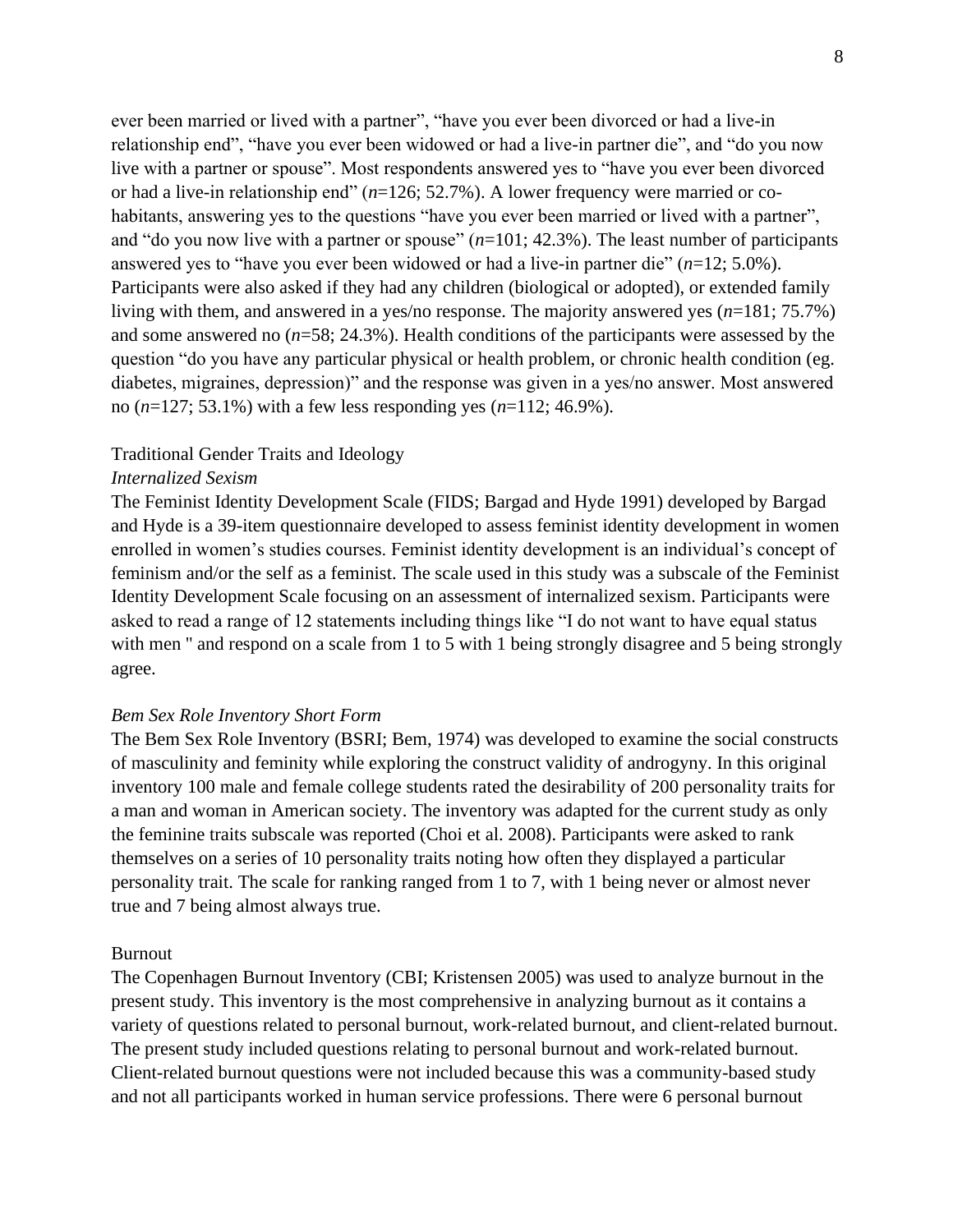questions and 7 work-related burnout questions. Personal burnout questions included things like "how often are you emotionally exhausted" while work-related burnout questions were worded as "are you exhausted in the morning at the thought of another day at work". Responses are given on a scale of 1 to 5 with 1 being never/almost never, and 5 being always a rating of 6 was given to questions on work-related burnout if the individual did not work.

## Intuitive Eating

The Intuitive Eating Scale 2 (Tylka & Diest 2013) is an adaptation of the original intuitive eating scale used to assess individual eating patterns and behaviors. The scale measures an individual's tendency to follow their physical hunger and fullness cues while investigating the attitudes surrounding foods. In the present study participants are asked to rate their agreement to a series of 23 statements on a scale of 1-5 with 1 being strongly disagree and 5 being strongly agree. Statements included in the intuitive eating scale include things such as "I trust my body to tell me when to eat."

## Health Behaviors

Smoking, drinking alcohol, and exercise were assessed in the participant demographics. Smoking was assessed with the question "how often do you smoke cigarettes" and exercise was assessed by the question "how often do you exercise", responses for these questions were given by participants choosing from a list of options. Options for cigarette smoking include 1 (never), 2 (rarely), 3 (1 pack per week), 4 (½ pack per day), 5 (1 pack per day), 6 (2 packs per day), 7 (more than 2 packs per day). Options for frequency of exercise included 1 (rarely or never), 2 (less than once a week), 3 (about once a week), 4 (twice a week), 5 (3 or more times a week). Drinking alcohol was assessed by the question "how many alcoholic beverages do you drink (includes wine, beer and hard liquor)" response was given by a series of options. Options for drinking alcohol include none, less than once a week, 1-3 drinks per week, 4-6 drinks per week, 1 drink daily, 2 drinks daily, 3 drinks daily, more than 3 drinks daily.

## **Results**

We carefully screened our data before beginning the analyses. First, we examined the percentage of missing data in the overall sample. Two hundred and thirty-nine participants had complete data for all measures, representing a completion rate of 78%. This was primarily due to participants missing data on the work-related burnout questionnaire (86.9% complete), which reflects that not all participants were currently working outside the home (23.86% were unemployed, unable to work, or identified as homemakers). Skew and kurtosis for all continuous variables were within the recommended limits of less than 3.00 for skew and less than 10.00 for kurtosis (Kline, 2010). Thus, the regression analyses were based on 239 cases with complete data on all measures. Because the measures of work-related burnout and personal burnout were so highly correlated within the sample, we took the average of these to represent overall burnout in the regression analysis so as to reduce multicollinearity. Given that key demographic factors (age, relationship status, employment status, ethnic group, education, and chronic health problems) were correlated with study variables, these were included as control variables in all analyses.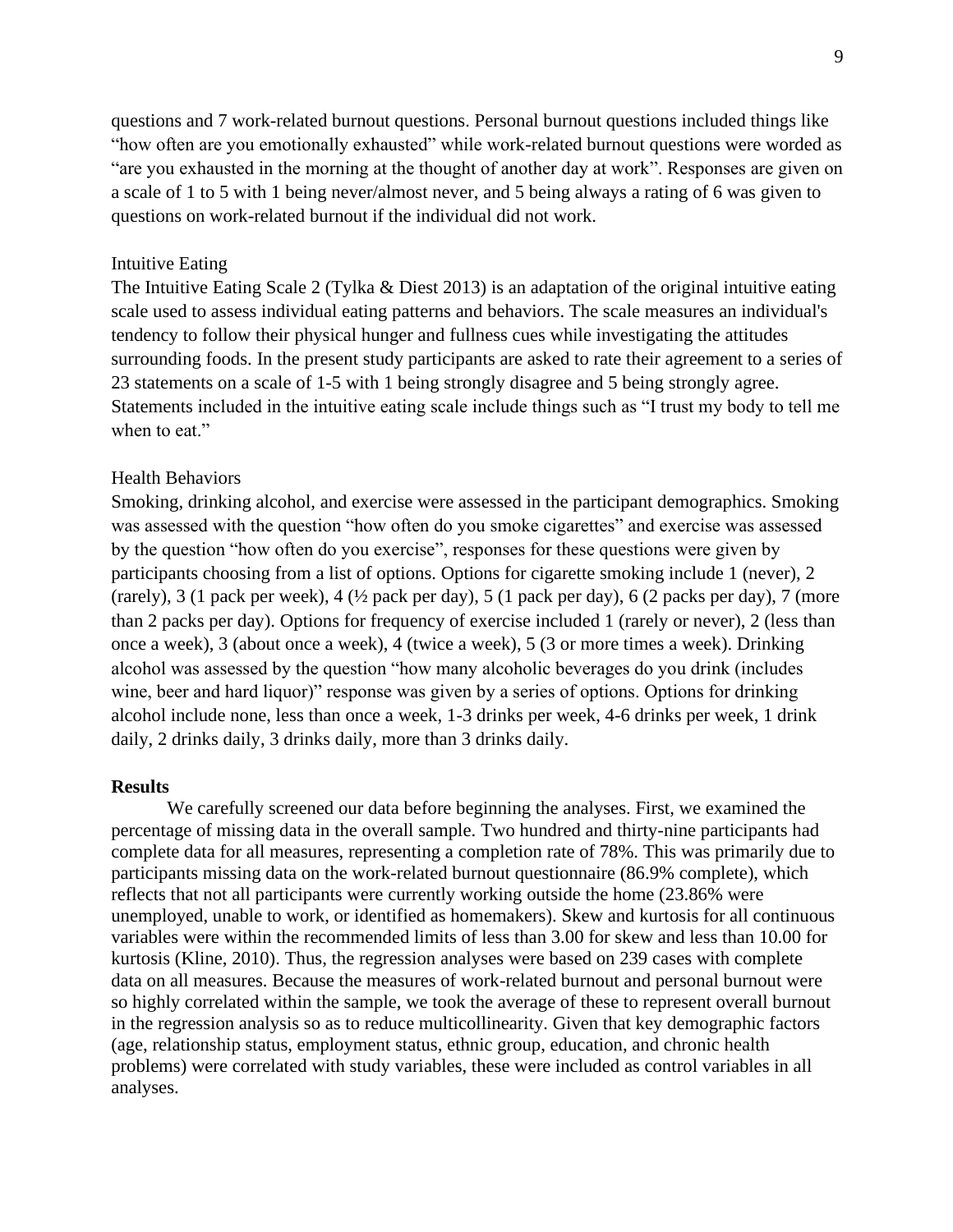Means, standard deviations, and partial correlations for the study variables are shown in Table 1. The hypothesis that passive acceptance of traditional gender roles and the feminine traits are associated with greater levels of burnout was not supported. Passive acceptance of traditional gender roles was not significantly associated with either measure of burnout (personal or work). However, feminine traits were significantly negatively correlated with both measures of burnout, indicating that more feminine traits were associated with lower levels of burnout. There was mixed support for the hypothesis that burnout would be correlated with health behaviors. The results showed that both personal and work-related burnout were associated with lower intuitive eating mean scores. Personal burnout was associated with lower exercise consistency and higher alcoholic beverage consumption. Work related burnout was not associated with either exercise consistency or alcoholic beverage consumption. Last, neither measure of burnout was associated with smoking behavior. Overall, there were no significant associations between measures of femininity and health behaviors, except that interestingly, greater passive acceptance of traditional gender roles was associated with lower exercise consistency.

In order to test the first research question, are feminine traits or traditional feminine roles associated with burnout, we ran a linear regression (see Table 2). Because personal burnout and work-related burnout were highly correlated  $(r = .73, p < .001)$ , these were averaged to be entered into the model together. The results showed that feminine traits were the only significant predictor of burnout, and overall the model accounted for approximately 22% of the variance in burnout.

Second, we examined whether gender roles and burnout were associated with health behaviors. We ran a series of stepwise regression analyses, and presented the final step for each regression in Table 3. The predictors in each model included the demographic variables controlled for, passive acceptance of traditional gender roles, feminine traits, and burnout. For the first regression, intuitive eating was the dependent variable. Burnout was the only significant predictor, and higher burnout was associated with lower intuitive eating, and the model accounted for approximately 12% of the variance. In the second regression, exercise frequency was the dependent variable. Both passive acceptance of traditional gender roles and burnout were negatively associated with exercise frequency, indicating that greater endorsement of traditional gender roles was associated with less frequent exercise, and greater burnout was also associated with less frequent exercise. Overall, the model accounted for 11% of the variance. In the third regression (smoking behavior) and fourth regression (alcoholic beverage consumption) none of the predictors had a significant association with the dependent variable. The regression models account for 14% of the variance in smoking, and 6% of the variance in alcoholic beverage consumption.

#### **Discussion**

The aim of this study was to analyze whether feminine traits or traditional feminine gender roles are associated with burnout, and also investigate how gender roles and burnout may be associated with the health behaviors of intuitive eating (interoceptive awareness), exercise frequency, smoking behavior, and alcohol consumption. The western concept of traditional gender roles and traits impacts men and women differently (Dicke, 2019). These traditional ideologies ascribe the role of nurturer and domestic care to women while men are encouraged to be leaders dominating the work world. Per the Centers for American Progress data collected on a 'normal' workday between 2011-2016 the combined total time spent on paid labor, unpaid household work, and family caregiving was 14.20 hours for women and 13.56 hours for men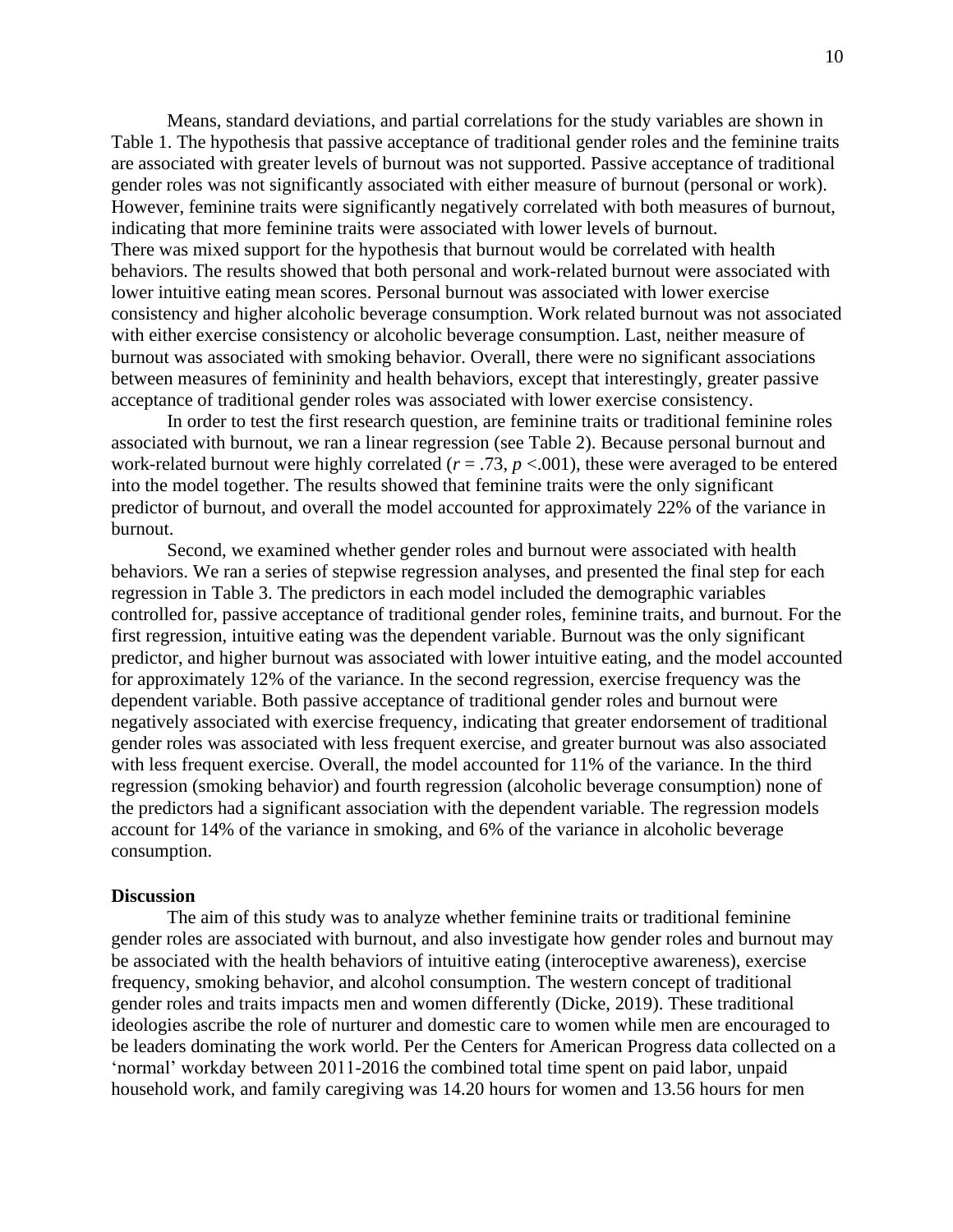(Glynn, 2018). As society changes and women continue to take on more 'upper-level' roles in the workforce it has become increasingly more important to understand how traditional views on gender roles impact women.

It was hypothesized that a strong association with traditional feminine traits and the endorsement of traditional feminine gender role ideology would be associated with higher levels of burnout in women. It was also hypothesized that burnout would be strongly associated with a greater occurrence of the health behaviors studied.

Femininity and Burnout. Contrary to the hypothesis, traditional feminine traits were negatively associated with burnout. In other words, as alignment with traditional feminine traits increases the likelihood of developing burnout decreases. Prior research supports this association, one particular neuroimaging study comparing men and women noted women who were stressed showed increased activation and connectivity in key interpersonal processing areas (O'Connor and Brown, 2016). These interpersonal processing areas are associated with the formation and strengthening of relationships. As stress levels in women increased relationships and connectivity strengthened. Certain traditional feminine traits such as nurturing, sympathetic, and affectionate are associated with relationships. Traditional feminine traits may be negatively associated with burnout as these traits enable women to form and maintain relationships through stressful situations. Disconnection often accompanies burnout; therefore strong relationships are especially important in controlling life stressors and mitigating the risk of developing burnout.

While women do work for a longer period of time than men when all tasks are combined research indicates the amount of time spent at work in relation to burnout is less significant than the type of work a woman is employed in. In one specific study on how burnout differs between men and women it was found that the main reason women develop burnout is due to a lack of upward mobility in the workplace, the women also saw a significant reduction in burnout when involved in domestic tasks (Beuregard et.al, 2018). This study noted many women are employed in jobs that lack upward mobility. Employed women who are under the control of others at work and see limited chances for building their own independence are at a greater risk of developing burnout. If the involvement of women in domestic tasks is not seen as endorsement of traditional feminine traits or feminine gender role ideology but rather a way to escape the consequences of a constricting workplace than it's understandable why women spend more time working in a variety of roles.

**Demographic Factors and Burnout.** An increased age was also associated with a decrease in burnout symptoms. Previous research has indicated that burnout levels continuously shift in women, being lowest at age 20 then increasing until age 30-35, decreasing until age 55, then increasing again (Marchand, 2018). These shifts in burnout symptoms could be due to a variety of factors including work-family conflict, a lack of upward mobility in the workforce, and menopausal symptoms. At a younger age a woman is just learning how to manage a variety of tasks in the workplace and in domestic care. These tasks can become complicated by stressors within the domestic realm. A lack of upward mobility and improvement in work conditions can also impact stress and burnout levels. Later on after age 35-55 women are better equipped to navigate life which may explain the decrease in burnout symptoms. Menopause tends to begin at age 51 and for some women the symptoms can overlap depression and burnout symptoms, which could explain why there's a later increase in burnout (Cohen, 2006).

The association between chronic health conditions and burnout adds an interesting component to the analysis as these factors had a positive association. The positive association between chronic health conditions and burnout follows past research which notes burnout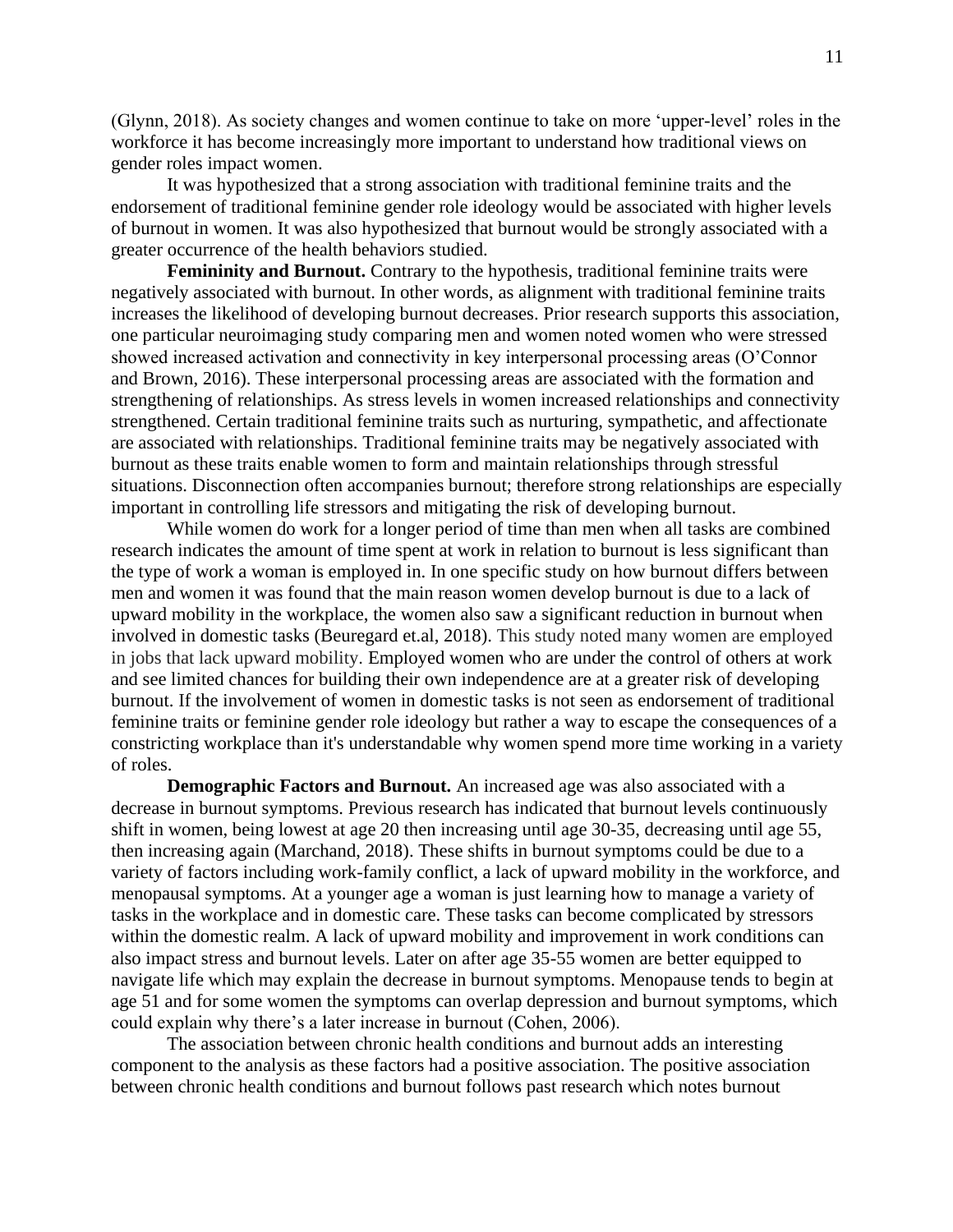increases the likelihood of developing type 2 diabetes, cardiovascular disease, and even sleep disorders (Bailey, 2006). Chronic stress creates burnout symptoms and may affect the ability to engage in healthy behaviors which increases the likelihood of developing chronic health conditions. In other words burnout may be a result of chronic stress while chronic stress is what increases the likelihood of developing chronic disease. People with chronic health conditions may be more likely to have chronic stress because they have decreased physical ability to withstand daily stressors.

**Health Behaviors and Burnout.** The analysis revealed that some but not all of the health behaviors studied are associated with gender roles and burnout. Burnout was found to be the only significant predictor for intuitive eating, with a negative association. Indicating that women with higher levels of burnout are less likely to engage in intuitive eating behaviors. This follows the path of past research which notes stress may impact the processing of visceral-afferent neural signals at different brain levels (Schulz and Vogele, 2015). These signals are important for interoception which is strongly associated with intuitive eating behaviors. Burnout results from chronic stress, which has the potential to impact the processing of visceral-afferent neural signals, thus those with burnout are more likely to lack strong intuitive eating behaviors.

Exercise frequency was found to be negatively associated with both the passive acceptance of traditional gender roles and burnout. In other words a greater endorsement of traditional gender roles and greater levels of burnout are both associated with less frequent exercise. The negative association between burnout and exercise frequency is consistent with past research on the benefits of exercise in decreasing burnout (Gerber, 2013). Little research has been conducted on the impact of gender roles on exercise frequency in middle-age women. Yet one specific study indicated that parenthood may be the biggest contributor to less frequent exercise in women compared to relationship and employment status (Verhoef, 1993). Women who strongly endorse traditional gender roles may find greater importance and gratification in life when their traditional roles are fulfilled than in taking care of themselves by engaging in health behaviors like exercise.

None of the predictors for smoking behavior or alcoholic beverage consumption had a significant association with the dependent variable. However, smoking behavior and alcoholic beverage consumption did have significant associations with a few of the demographic variables. Smoking behavior had a negative association with education. Social networks, future expectations, and school experiences have been shown to play a large role in why those with low education levels smoke more (Maralani, 2014). While this differs from our predictors the information is important in understanding how making certain changes and taking action in early childhood can help decrease smoking behavior later in life.

Alcoholic beverage consumption had a positive association with ethnic group and a negative association with chronic health problems. The data on these behaviors is in line with past research. Those who engage in heavy alcoholic beverage consumption are more likely to experience chronic health conditions like type 2 diabetes, obesity, and cardiovascular disease (Zhou, 2016). With more chronic health conditions women may be less likely to drink because they want to maintain health or change to improve their health condition if already diagnosed with a chronic health condition. Our study was mostly white middle-age women; however ethnicity still played a role in alcoholic beverage consumption. Past findings note that alcoholic beverage consumption is highest in American Indians, followed by Whites, then Hispanics, Native Hawaiian/Pacific Islanders, Blacks, and Asian Americans (Vaeth, 2016). Differences in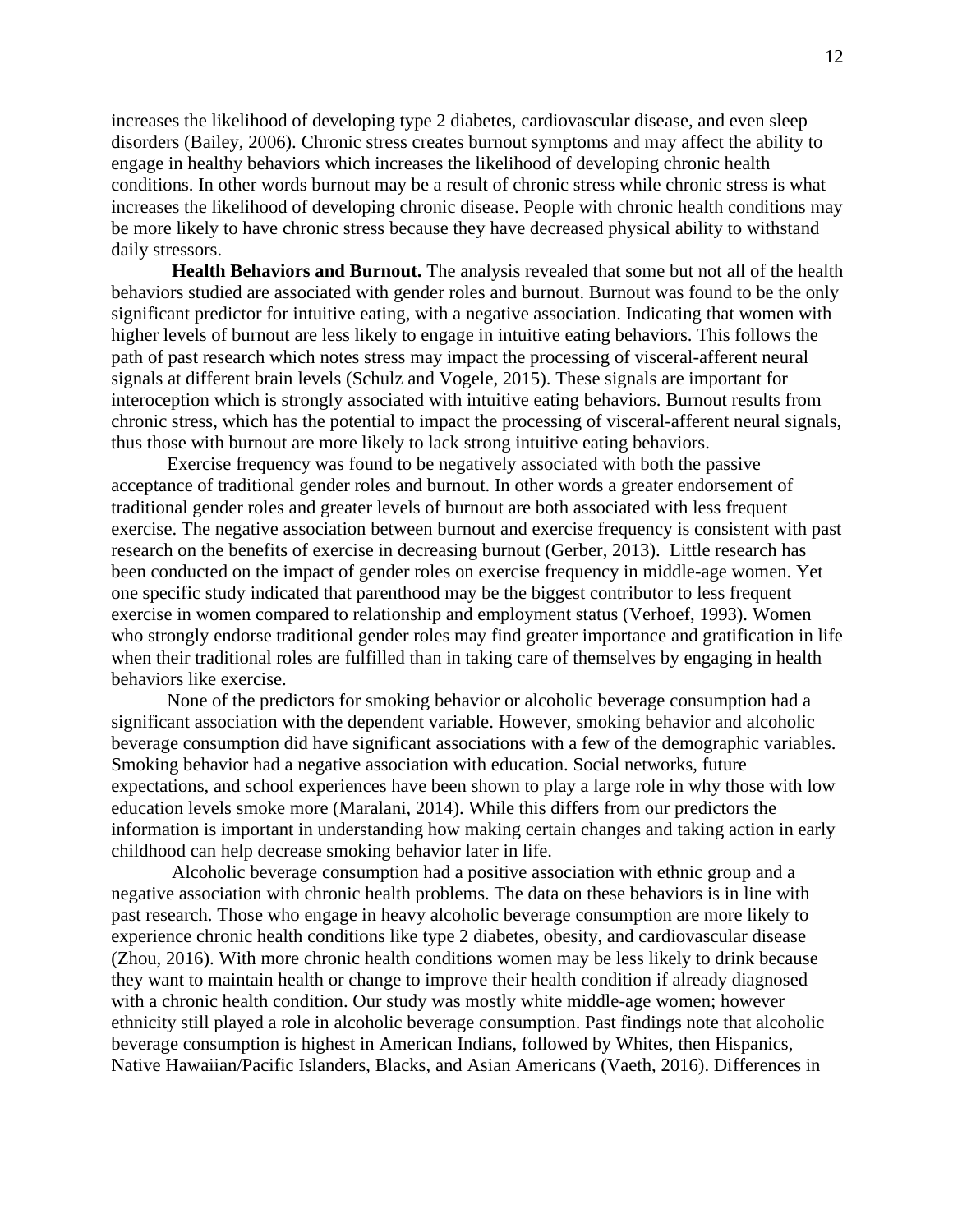social and familial support may play a role in the association between ethnicity and alcoholic beverage consumption in middle-aged women.

**Limitations and Future Directions.** It is important to note the limitations of this study which will create avenues for future research. First, data was collected in a cross-sectional and correlational form therefore we cannot draw conclusions about causality or speak on true causality. This study lays the groundwork to conduct future longitudinal analyses using a variety of experimental methods/designs. Our sample of participants was also limited in being mostly white middle-aged women. This significantly impacts the scope of findings as femininity is experienced differently based on age and ethnicity. Future research can expand the scope of our findings by including different age groups and ethnicities. The present study is also limited in design as data was collected from an online survey site targeted towards those living around the United States and United Kingdom. This survey design could be altered through methods such as collecting data in person which would consequently enable the inclusion of a wider variety of participants.

**Conclusion.** The present study provides new findings which indicate a higher association with traditional feminine traits is associated with lower burnout, contrary to our original hypothesis. Interestingly the endorsement of traditional gender role ideology had no significant association with burnout. Contrary to our hypothesis burnout was only significantly associated with intuitive eating and exercise frequency. With the modern changes to traditional gender ideology women have taken on more roles, and as they do so their chronic stress levels are likely to rise. As we've discussed, chronic stress contributes to the development of burnout. Burnout also impacts health and the development of chronic diseases. By studying the specific factors which impact the development of burnout in middle aged women we have a better chance of stopping burnout and associated health behaviors, which has the potential to significantly improve the health of midlife women.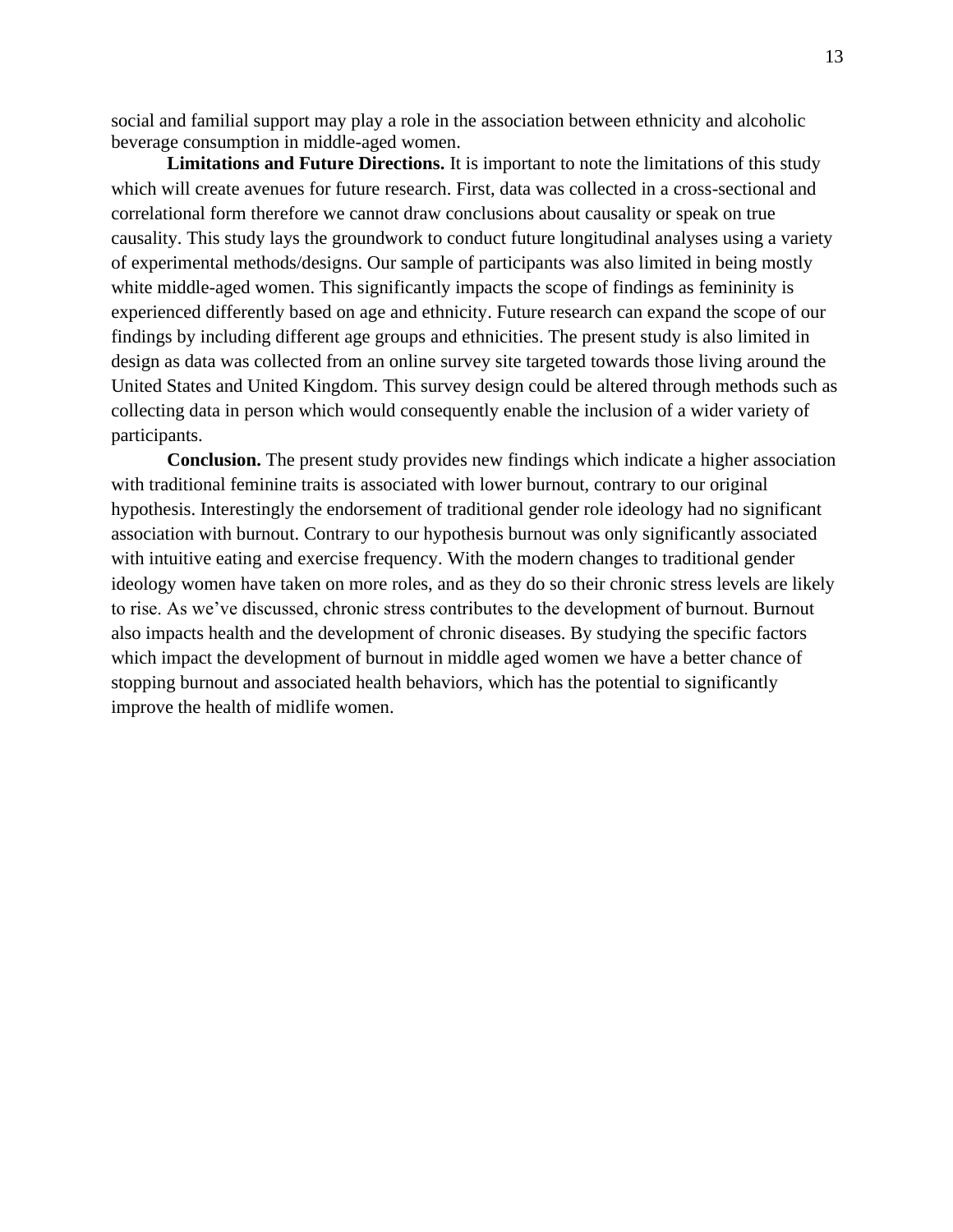| Variable                                 | $\alpha$ | M    | <b>SD</b> | 1 | 2        | 3   | $\overline{4}$ | 5         | 6      | $\tau$   | 8      |
|------------------------------------------|----------|------|-----------|---|----------|-----|----------------|-----------|--------|----------|--------|
| 1. CBIPB                                 | .91      | 2.95 | .81       |   | $.73***$ | .05 | $-14*$         | $-.27***$ | $-.05$ | $-16**$  | $.13*$ |
| 2. CBIWRB                                | .87      | 2.85 | .86       |   |          | .00 | $-.18**$       | $-.27***$ | $-.01$ | $-.09$   | .13    |
| 3. PA                                    | .87      | 2.28 | .68       |   |          |     | $-.01$         | $-.09$    | .06    | $-.21**$ | .03    |
| 4. BEMF                                  | .95      | 5.53 | 1.09      |   |          |     |                | .06       | .11    | .05      | $-.05$ |
| 5. Intuitive Eating<br><b>Scale Mean</b> | .91      | 3.21 | .62       |   |          |     |                |           | .15    | .11      | .07    |
| 6. Cigarette Smoking                     |          | 1.57 | 1.23      |   |          |     |                |           |        | $-.07$   | .06    |
| 7. Exercise<br>consistency               |          | 3.51 | 1.50      |   |          |     |                |           |        |          | $-.05$ |
| 8. Alcoholic<br>beverages                |          | 2.72 | 1.52      |   |          |     |                |           |        |          |        |

Table 1. Correlations between personal burnout, work related burnout, and health behaviors, controlling for demographic variables

*Note.* \* *p* < .05. \*\* *p* < .01. \*\*\* *p* < .001. CBIPB is Copenhagen Burnout Inventory Personal Burnout, CBIWRB is Copenhagen Burnout Inventory Work Related Burnout, PA is Passive Acceptance (traditional feminine ideology), and BEMF is Bem Sex Role Inventory.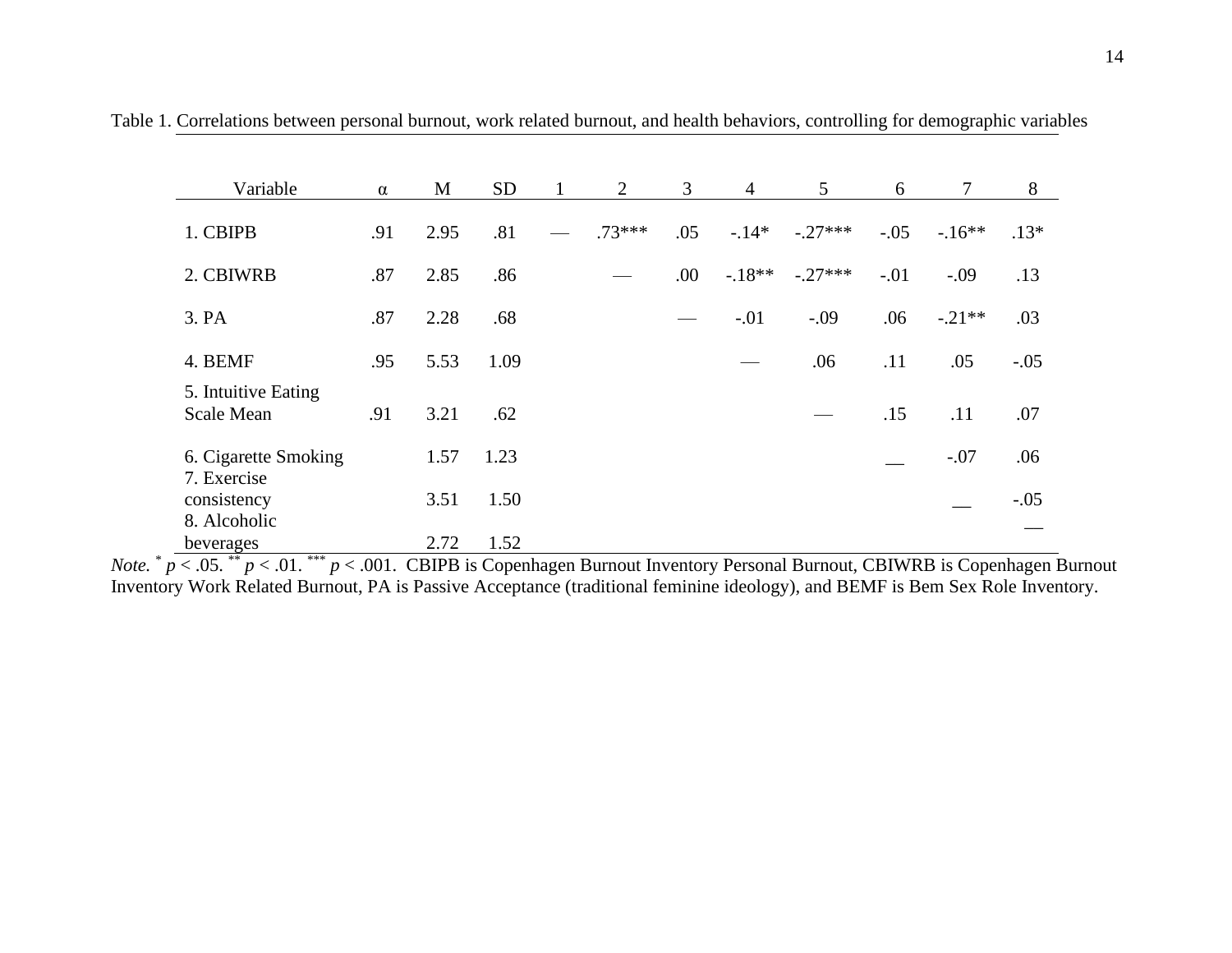| Variable                   | $\boldsymbol{B}$ | <b>SEB</b> | β      | $\boldsymbol{p}$ |
|----------------------------|------------------|------------|--------|------------------|
| 1. Constant                | 3.217            | .61        |        | .000             |
| $2. \text{Age}$            | $-.03$           | .01        | $-.23$ | .000             |
| 3. Relationship status     | $-.11$           | .08        | $-.08$ | .168             |
| 4. Employment status       | .02              | .02        | .07    | .239             |
| 5. Ethnic group            | .10              | .08        | .07    | .217             |
| 6. Education               | $-.02$           | .04        | $-.04$ | .528             |
| 7. Chronic health problems | .62              | .09        | .28    | .000             |
| 8. Feminine Traits         | $-.11$           | .04        | $-14$  | .013             |
| 9. Passive Acceptance      | .00              | .07        | .00    | .995             |

## **Table 2. Regression analysis summary for femininity variables predicting burnout.**

*Note.* Dependent Variable is an average of the CBI work related burnout and CBI personal burnout.  $R^2 = .219^{***}$ .

| Table 5. Regi essibil analysis sunnhal y for variables predicting ficalif behaviors. |      |            |        |                  |  |  |  |  |
|--------------------------------------------------------------------------------------|------|------------|--------|------------------|--|--|--|--|
| <b>Variable</b>                                                                      | B    | <b>SEB</b> | β      | $\boldsymbol{p}$ |  |  |  |  |
| DV: Intuitive Eating $(R^2 = .119^{***})$                                            |      |            |        |                  |  |  |  |  |
| 1. Constant                                                                          | 3.86 | .51        | $- -$  | .000             |  |  |  |  |
| $2. \text{Age}$                                                                      | .00  | .01        | $-.01$ | .845             |  |  |  |  |
| 3. Relationship status                                                               | .05  | .06        | .05    | .451             |  |  |  |  |

## **Table 3. Regression analysis summary for variables predicting health behaviors.**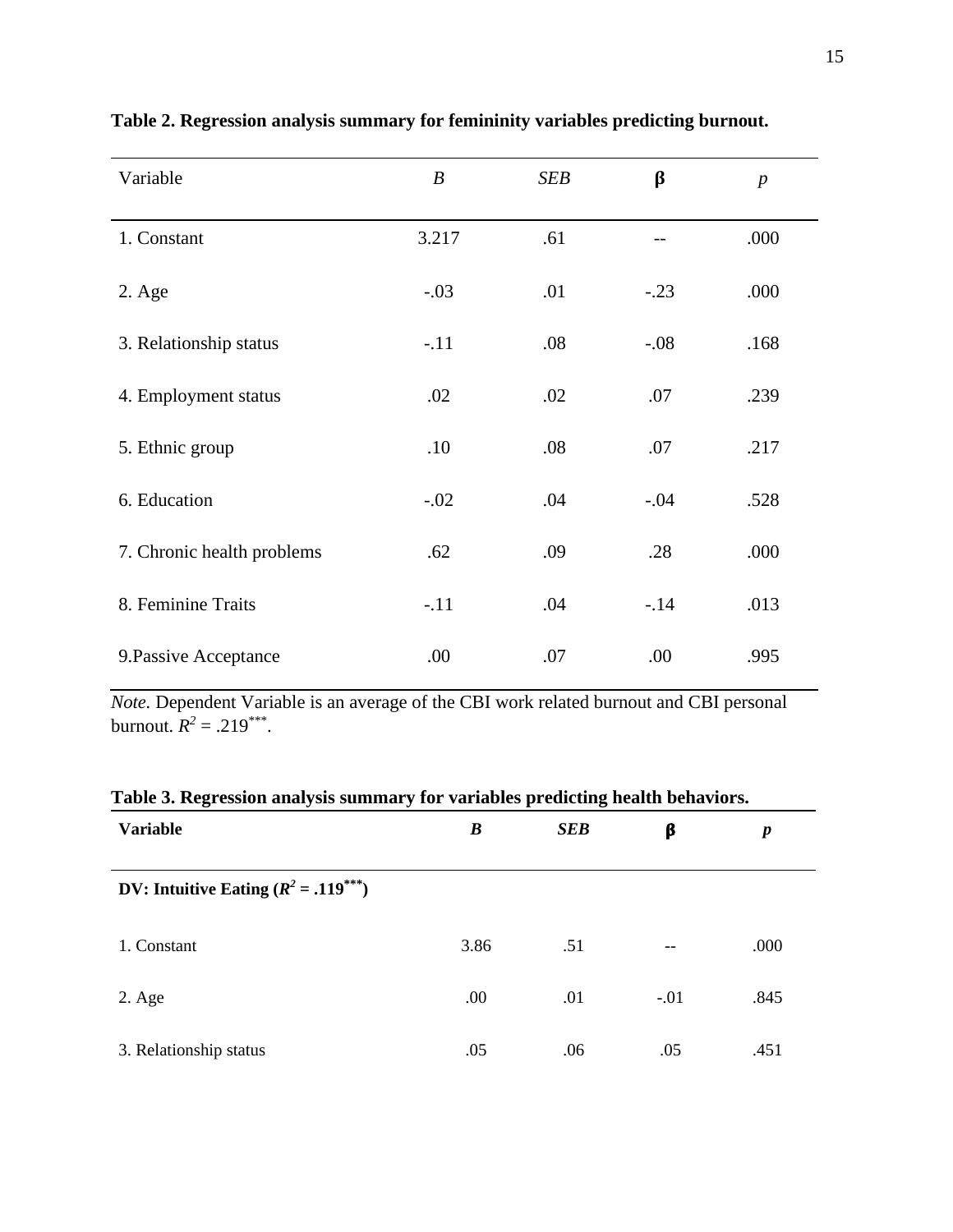| 4. Employment status                        | .02    | .02  | $.08\,$ | .211 |
|---------------------------------------------|--------|------|---------|------|
| 5. Ethnic group                             | .00    | .06  | .00     | .963 |
| 6. Education                                | .03    | .03  | .06     | .323 |
| 7. Chronic health problems                  | $-.09$ | .08  | $-.07$  | .271 |
| 8. Feminine Traits                          | .01    | .03  | .02     | .707 |
| 9. Passive Acceptance                       | $-.09$ | .06  | $-.10$  | .114 |
| 10. Burnout                                 | $-.21$ | .05  | $-.28$  | .000 |
| DV: Exercise Frequency $(R^2 = .114^{***})$ |        |      |         |      |
| 1. Constant                                 | 5.767  | 1.30 |         | .000 |
| 2. Age                                      | $-.01$ | .01  | $-.05$  | .435 |
| 3. Relationship status                      | $-.29$ | .16  | $-.11$  | .070 |
| 4. Employment status                        | $-.04$ | .04  | $-.07$  | .266 |
| 5. Ethnic group                             | $-.12$ | .16  | $-.01$  | .914 |
| 6. Education                                | .15    | .08  | .13     | .050 |
| 7. Chronic health problems                  | $-.06$ | .20  | $-.02$  | .765 |
|                                             |        |      |         |      |
| 8. Feminine Traits                          | .00.   | .09  | .00     | .991 |
| 9. Passive Acceptance                       | $-.39$ | .141 | $-.17$  | .007 |

**DV:** Smoking Frequency ( $R^2 = .138^{***}$ )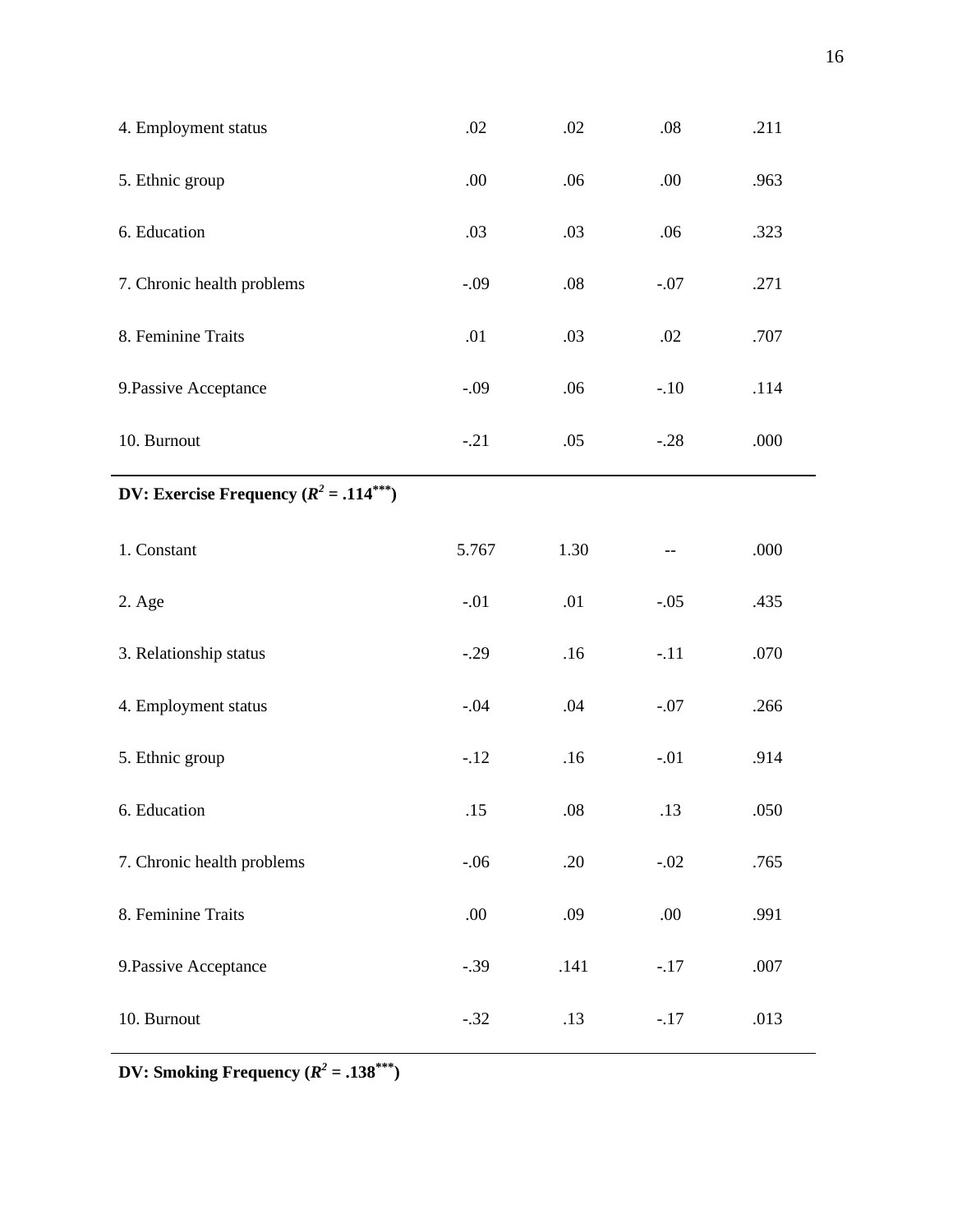| 1. Constant                                               | 1.46    | 1.09    |        | .180 |  |  |  |  |
|-----------------------------------------------------------|---------|---------|--------|------|--|--|--|--|
| 2. Age                                                    | $-.02$  | .01     | $-.11$ | .062 |  |  |  |  |
| 3. Relationship status                                    | .25     | .14     | .11    | .066 |  |  |  |  |
| 4. Employment status                                      | .02     | .03     | .05    | .452 |  |  |  |  |
| 5. Ethnic group                                           | .00.    | .13     | .00.   | .983 |  |  |  |  |
| 6. Education                                              | $-.25$  | .06     | $-.25$ | .000 |  |  |  |  |
| 7. Chronic health problems                                | .17     | .17     | $.07$  | .312 |  |  |  |  |
| 8. Feminine Traits                                        | .11     | .07     | .09    | .120 |  |  |  |  |
| 9. Passive Acceptance                                     | .16     | .12     | .08    | .188 |  |  |  |  |
| 10. Burnout                                               | .03     | .11     | .02    | .784 |  |  |  |  |
| <b>DV:</b> Alcoholic Beverages Frequency ( $R^2 = .062$ ) |         |         |        |      |  |  |  |  |
| 1. Constant                                               | 1.59    | 1.29    |        | .219 |  |  |  |  |
| 2. Age                                                    | $-.01$  | .01     | $-.04$ | .567 |  |  |  |  |
| 3. Relationship status                                    | $-.03$  | .16     | $-.01$ | .883 |  |  |  |  |
| 4. Employment status                                      | $-.03$  | .04     | $-.05$ | .414 |  |  |  |  |
| 5. Ethnic group                                           | .38     | .16     | .15    | .019 |  |  |  |  |
| 6. Education                                              | .06     | $.08\,$ | .05    | .420 |  |  |  |  |
| 7. Chronic health problems                                | $-0.49$ | .20     | $-.17$ | .014 |  |  |  |  |
| 8. Feminine Traits                                        | $-.08$  | .09     | $-.06$ | .375 |  |  |  |  |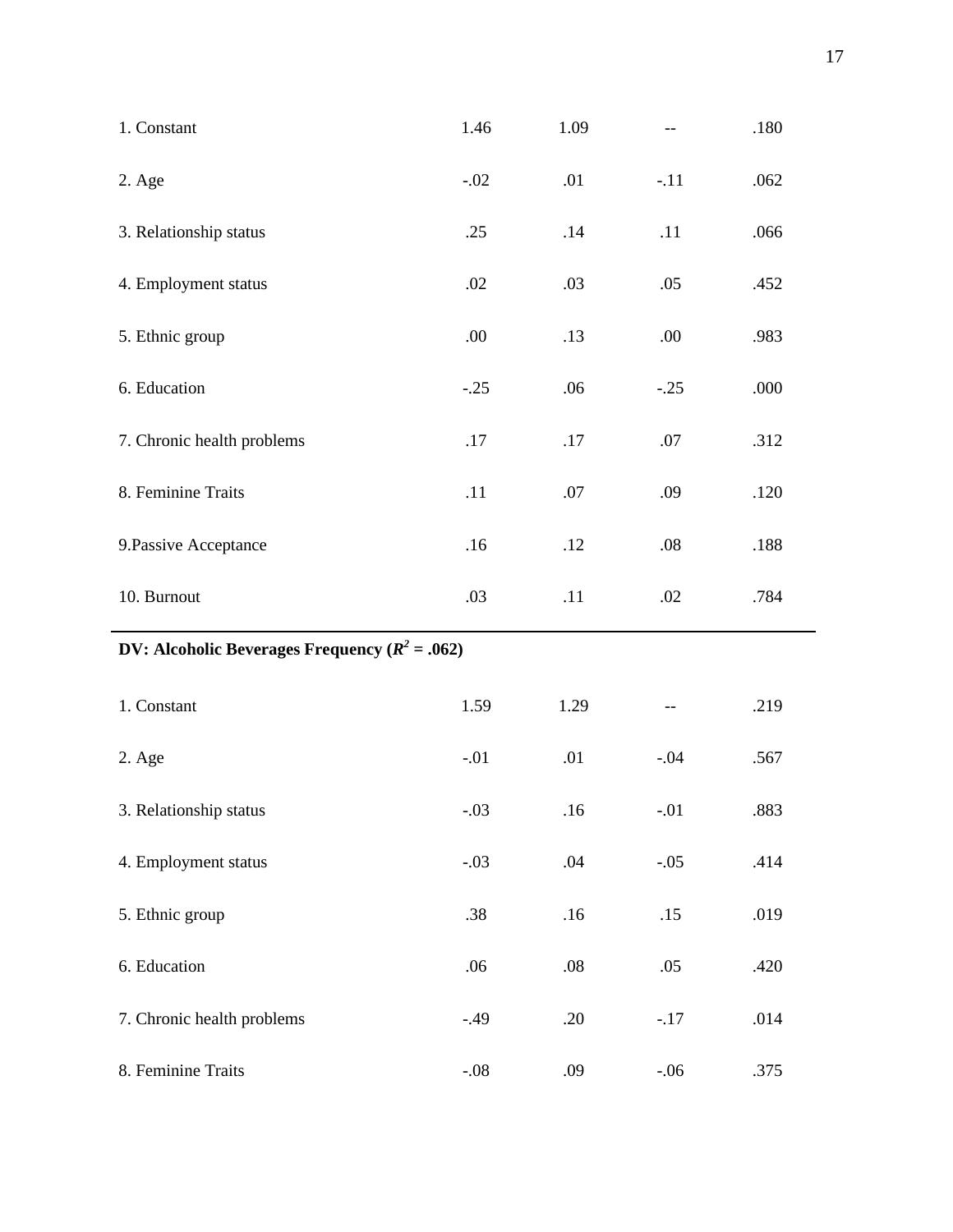| 9. Passive Acceptance | .03 | .14 | .02 | .808 |
|-----------------------|-----|-----|-----|------|
| 10. Burnout           | .17 | .13 | .09 | .185 |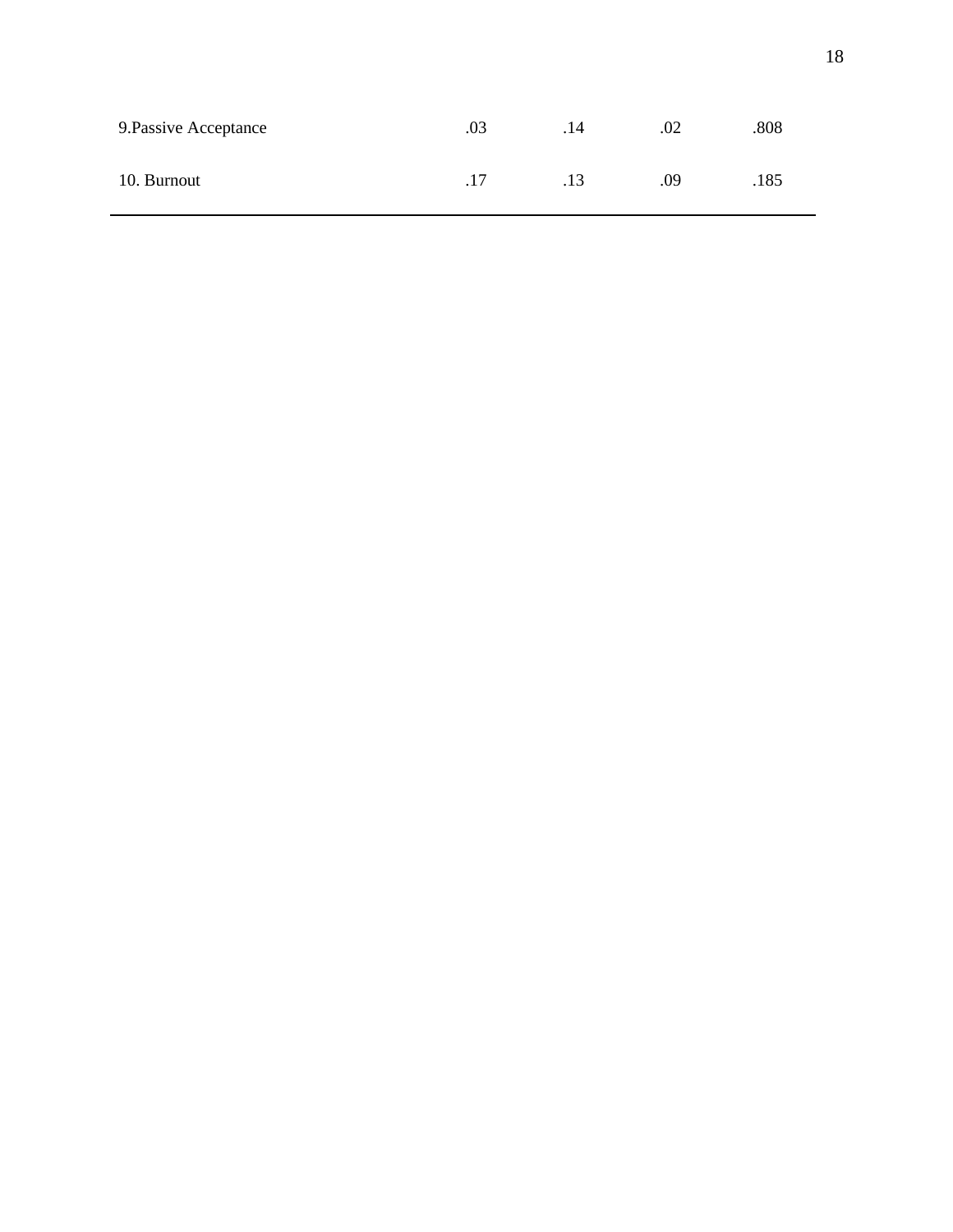#### **References**

- Adam, T. C., & Espel, E. S. (2007). Stress, eating and the reward system. *Physiology & Behavior, 91*, 449-458.
- Ahola, K., Pulkki-Råback, L., Kouvonen, A., Rossi, H., Aromaa, A., & Lönnqvist, J. (2012). Burnout and Behavior-Related Health Risk Factors Results from the Population-Based Finnish Health 2000 Study. *Journal of Occupational and Environmental Medicine, 54*, 17-22. doi: 10.1097/JOM.0b013e31823ea9d9
- Al'absi, M., Nakajima, M., Allen, S., Lemieux, A., & Hatsukami, D. (2015). Sex Differences in Hormonal Responses to Stress and Smoking Relapse: A Prospective Examination. *Nicotine & Tobacco Research, 17*(4), 382-389. doi:10.1093/ntr/ntu340
- American Psychological Association. (2012). Stress and gender [Press release]. [https://www.apa.org/news/press/releases/stress/2010/gender](https://www.apa.org/news/press/releases/stress/2010/gender-stress#:~:text=Women%20are%20far%20more%20likely,or%20family%20(54%20percent%20vs.)[stress#:~:text=Women%20are%20far%20more%20likely,or%20family%20\(54%20percen](https://www.apa.org/news/press/releases/stress/2010/gender-stress#:~:text=Women%20are%20far%20more%20likely,or%20family%20(54%20percent%20vs.) [t%20vs.](https://www.apa.org/news/press/releases/stress/2010/gender-stress#:~:text=Women%20are%20far%20more%20likely,or%20family%20(54%20percent%20vs.)
- Bailey, D. S. (2006). Burnout harms workers' physical health through many pathways. *PsycEXTRA Dataset, 37*(7). doi:10.1037/e512802006-007
- Bargad, A., & Hyde, J. S. (1991). Women's Studies A Study of Feminist Identity Development in Women. *Psychology of Women Quarterly, 15*, 181-201.
- Beauregard, N., Marchand, A., Bilodeau, J., Durand, P., Demers, A., & Haines, V. Y. (2018). Gendered pathways to burnout: Results from the SALVEO STUDY. *Annals of Work Exposures and Health, 62*(4), 426-437. doi:10.1093/annweh/wxx114
- Bem, S. L. (1974). Bem sex Role Inventory. *PsycTESTS Dataset*. doi:10.1037/t00748-000
- Bianchi, R., Schonfeld, I. S., & Laurent, E. (2015). Burnout–depression overlap: A review. *Clinical Psychology Review, 36*, 28-41. doi: 10.1016/j.cpr.2015.01.004
- Bianchi, R., Schonfeld, I. S., & Laurent, E. (2015). Is it Time to Consider the "Burnout Syndrome" a Distinct Illness? *Frontiers in Public Health, 3*, 1-3. https://doi.org/10.3389/fpubh.2015.00158
- Blackstone, A., Lerner, R. M., & Schiamberg, L. B. (2003). Gender Roles and Society (1016883317 781898555 J. R. Miller, Ed.). *Human Ecology: An Encyclopedia of Children, Families, Communities, and Environments,* 335-338.
- Blanch, A., & Aluja, A. (2012). Social support (family and supervisor), work–family conflict, and burnout: Sex differences. *Human Relations, 65*(7), 811-833. doi:10.1177/0018726712440471
- Brenninkmeyer, V., Yperen, N. W., & Buunk, B. P. (2001). Burnout and depression are not identical twins: Is decline of superiority a distinguishing feature? *Personality and Individual Differences, 30*(5), 873-880. doi:10.1016/s0191-8869(00)00079-9
- Choi, N., Fuqua, D. R., & Newman, J. L. (2008). The Bem Sex-Role Inventory: Continuing Theoretical Problems. *Educational and Psychological Measurement, 68*(5), 881-900. doi:10.1177/0013164408315267
- Cohen, L. S., Soares, C. N., Vitonis, A. F., Otto, M. W., & Harlow, B. L. (2006). Risk for new onset of depression during the menopausal transition. *Archives of General Psychiatry, 63*(4), 385. doi:10.1001/archpsyc.63.4.385
- Deeks, A., Lombard, C., Michelmore, J., & Teede, H. (2009). The effects of gender and age on health-related behaviors. *BMC Public Health, 9*(1). [https://doi.org/10.1186/1471-2458-9-](https://doi.org/10.1186/1471-2458-9-213) [213](https://doi.org/10.1186/1471-2458-9-213)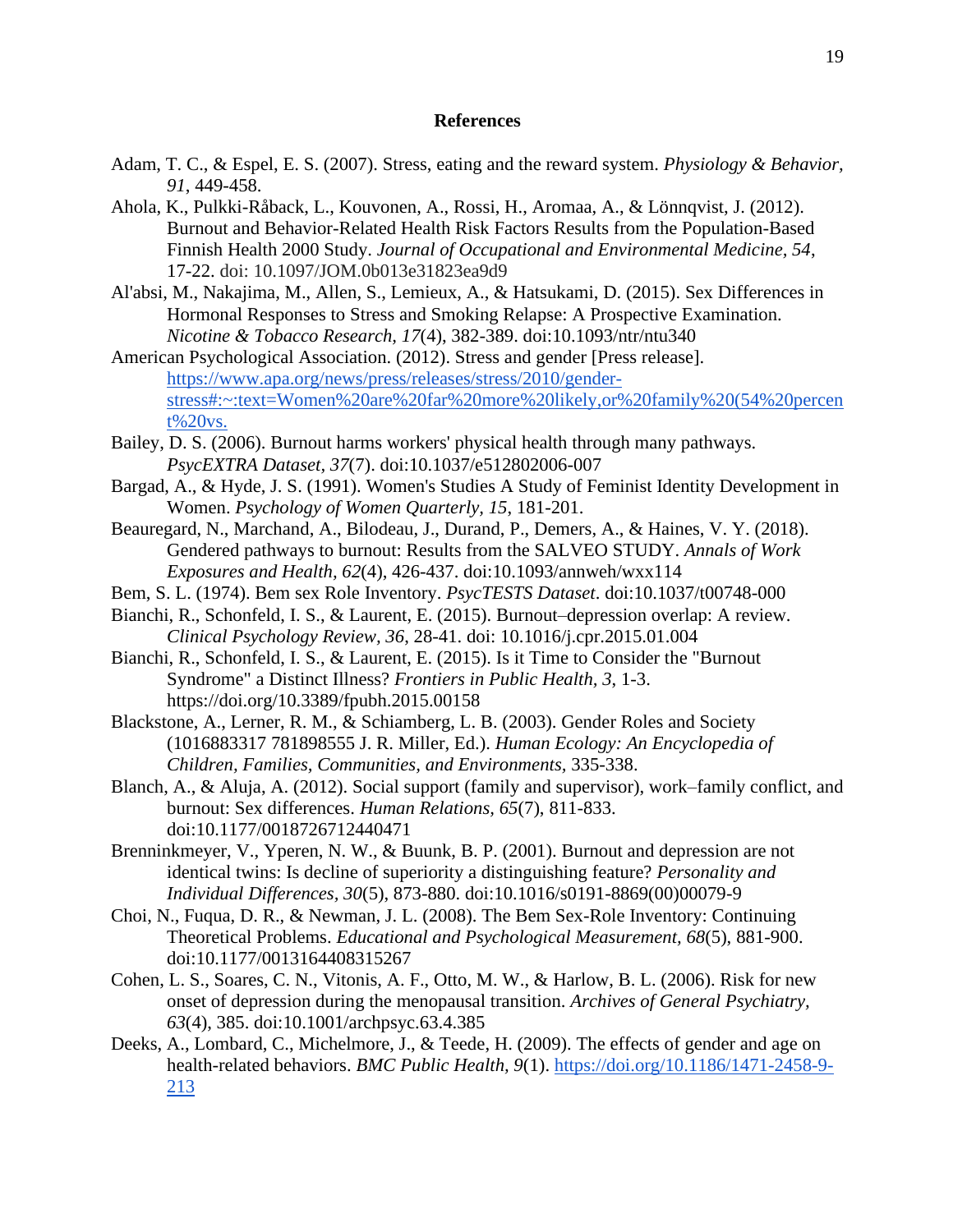- Dicke, A., Safavian, N., & Eccles, J. S. (2019). Traditional gender role beliefs and career attainment in stem: A gendered story? *Frontiers in Psychology, 10*, 1-14. doi:10.3389/fpsyg.2019.01053
- Duerst-Lahti, G. (2008). Gender ideology: Masculinism and feminalism. *Politics, Gender, and Concepts,* 159-192. doi:https://doi.org/10.1017/CBO9780511755910.008
- Faravelli, C., Scarpato, M. A., Castellini, G., & Sauro, C. L. (2013). Gender differences in depression and anxiety: The role of age. *Psychiatry Research, 210*(3), 1301-1303. doi: 10.1016/j.psychres.2013.09.027
- Frone, M. R. (2016). Work stress and alcohol use: Developing and testing a biphasic selfmedication model. *Work Stress, 30*(4), 374-394. doi:10.1080/02678373.2016.1252971
- Gerber, M., Lindwall, M., Lindegård, A., Börjesson, M., & Jonsdottir, I. H. (2013). Cardiorespiratory fitness protects against stress-related symptoms of burnout and depression. *Patient Education and Counseling, 93*(1), 146-152. doi: 10.1016/j.pec.2013.03.021
- Glynn, S. J. (2018). An unequal division of labor. Retrieved March 03, 2021, from [https://www.americanprogress.org/issues/women/reports/2018/05/18/450972/unequal](https://www.americanprogress.org/issues/women/reports/2018/05/18/450972/unequal-division-labor/)[division-labor/](https://www.americanprogress.org/issues/women/reports/2018/05/18/450972/unequal-division-labor/)
- Grant, B. F., Chou, S. P., Saha, T. D., Pickering, R. P., Kerridge, B. T., Ruan, W. J., . . . Hasin, D. S. (2017). Prevalence of 12-Month alcohol Use, HIGH-RISK drinking, AND DSM-IV alcohol use disorder in the United states, 2001-2002 To 2012-2013. *JAMA Psychiatry, 74*(9), 911. doi:10.1001/jamapsychiatry.2017.2161
- Hammen, C. (2005). Stress and Depression. *Annual Review of Clinical Psychology, 1*(1), 293- 319. doi: [10.1146/annurev.clinpsy.1.102803.143938](https://doi.org/10.1146/annurev.clinpsy.1.102803.143938)
- Herbert, B. M., Blechert, J., Hautzinger, M., Matthias, E., & Herbert, C. (2013). Intuitive eating is associated with interoceptive sensitivity. effects on body mass index. *Appetite, 70*, 22-30. doi:10.1016/j.appet.2013.06.082
- https://www.who.int/news/item/28-05-2019-burn-out-an-occupational-phenomenon-international -classification-ofdiseases#:~:text=%E2%80%9CBurn%2Dout%20is%20a%20syndrome,related

%20to%20one's%20job%3B%20and

- Kang, Y., Cappella, J. N., Strasser, A. A., & Lerman, C. (2009). The effect of smoking cues in antismoking advertisements on smoking urge and psychophysiological reactions. *Nicotine & Tobacco Research, 11*(3), 254-261. [https://doi-org.uri.idm.oclc.org/10.1093/ntr/ntn033.](https://doi-org.uri.idm.oclc.org/10.1093/ntr/ntn033)
- Kendler, K. S., Edwards, A. C., & Gardner, C. O. (2015). Sex differences in the pathways to symptoms of alcohol use disorder: A study of opposite-sex twin pairs. *Alcoholism: Clinical and Experimental Research, 39*(6), 998-1007. doi:10.1111/acer.12694
- Koutsimani, P., Montgomery, A., & Georganta, K. (2019). The Relationship Between Burnout, Depression, and Anxiety: A Systematic Review and Meta-Analysis. *Frontiers in Psychology, 10*, 1-19. <https://doi.org/10.3389/fpsyg.2019.00284>
- Kristensen, T. S., Borritz, M., Villadsen, E., & Christensen, K. B. (2005). The Copenhagen Burnout Inventory: A new tool for the assessment of burnout. *Work & Stress, 19*(3), 192- 207. [https://doi.org/10.1080/02678370500297720](https://psycnet.apa.org/doi/10.1080/02678370500297720)
- Maralani, V. (2014). Understanding the links between education and smoking. *Social Science Research, 48*, 20-34. doi:10.1016/j.ssresearch.2014.05.007
- Marchand, A., Blanc, M., & Beauregard, N. (2018). Do age and gender contribute to workers' burnout symptoms? *Occupational Medicine, 68*(6), 405-411. doi: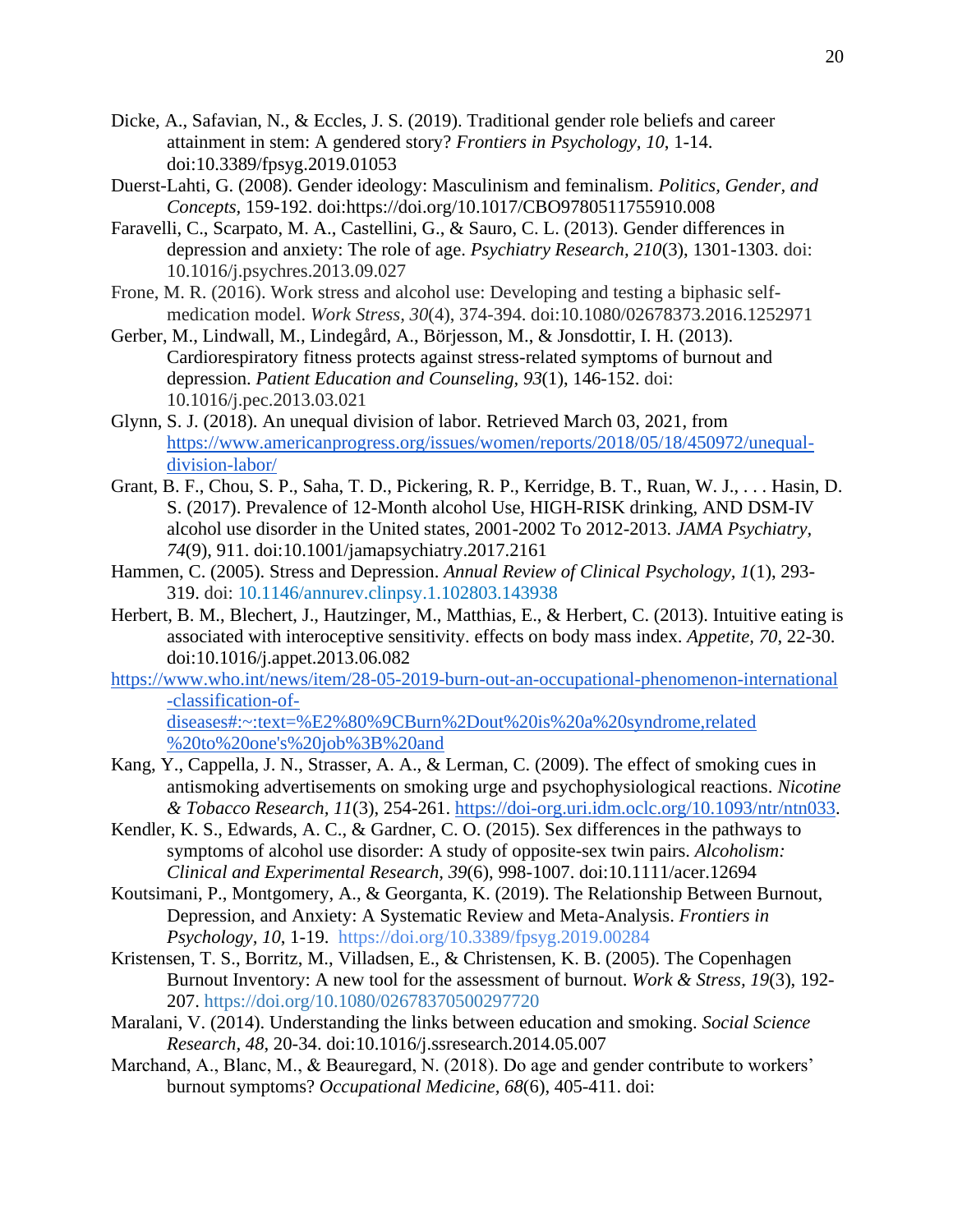10.1093/occmed/kqy088

- Mather, L., Blom, V., & Svedberg, P. (2014). Stressful and Traumatic Life Events are Associated with Burnout—A Cross-Sectional Twin Study. *International Journal of Behavioral Medicine, 21*(6), 899-907.<https://doi.org/10.1007/s12529-013-9381-3>
- Matud, M. (2004). Gender differences in stress and coping styles. Personality and Individual Differences, 37(7), 1401-1415.<https://doi.org/10.1016/j.paid.2004.01.010>
- Mayor, E. (2015). Gender roles and traits in stress and health. *Frontiers in Psychology, 6*, 1-7. <https://doi.org/10.3389/fpsyg.2015.00779>
- Nakajima, M., & amp; Al'absi, M. (2012). Predictors of risk for smoking relapse in men and women: A prospective examination. Psychology of Addictive Behaviors, 26(3), 633-637. doi: 10.1037/a0027280.
- National Center for Health Statistics. (2020, February 27). *Prevalence of Obesity and Severe Obesity Among Adults: United States, 2017–2018*. Centers for Disease Control and Prevention[.](https://www.cdc.gov/nchs/products/databriefs/db360.htm) <https://www.cdc.gov/nchs/products/databriefs/db360.htm>
- O'Connor, P. J., & Brown, C. M. (2016). Sex-linked personality traits and stress: Emotional skills protect feminine women from stress but not feminine men. *Personality and Individual Differences, 99*, 28-32. doi:10.1016/j.paid.2016.04.075
- Parker, C. (2017). It's official: Women work nearly an hour longer than men every day. Retrieved from [https://www.weforum.org/agenda/2017/06/its-official-women-work-nearly-an-hour](https://www.weforum.org/agenda/2017/06/its-official-women-work-nearly-an-hour-longer-than-men-every-day/)[longer-than-men-every-day/](https://www.weforum.org/agenda/2017/06/its-official-women-work-nearly-an-hour-longer-than-men-every-day/)
- Price, L., & Spence, S. H. (1994). Burnout symptoms amongst drug and alcohol service employees: Gender differences in the interaction between work and home stressors. *Anxiety, Stress & Coping, 7*(1), 67-84. doi: [10.1080/10615809408248394](https://www.researchgate.net/deref/http%3A%2F%2Fdx.doi.org%2F10.1080%2F10615809408248394?_sg%5B0%5D=P5LgUk1AvlVP4T7kxjwzxbMFrm0n9Mi0rGD9oBzPxNWMfisDfuzyoNOdyabdmlufxlC896Pmes0xmL9prmdofmXJhA.ySbdu7S6Zr-BR4icI0M1YfazL0fUS7KGyu5W9_Wu6V0YmNVD_tP980j92pg-NlwvkNthVXgWz8OPejO__C9FrA)
- Pruessner, J. C., Hellhammer, D. H., & Kirschbaum, C. (1999). Burnout, Perceived Stress, and Cortisol Responses to Awakening. *Psychosomatic Medicine, 61*(2), 197-204. doi: 10.1097/00006842-199903000-00012.
- Purvanova, R. K., & Muros, J. P. (2010). Gender differences in burnout: A meta-analysis. *Journal of Vocational Behavior, 77*(2), 168-185. [https://doi.org/10.1016/j.jvb.2010.04.006](https://psycnet.apa.org/doi/10.1016/j.jvb.2010.04.006)
- Richmond, K., Levant, R., Smalley, B., & Cook, S. (2015). The Femininity Ideology Scale (FIS): Dimensions and Its Relationship to Anxiety and Feminine Gender Role Stress. *Women & Health, 55*(3), 263-279. doi: 10.1080/03630242.2014.996723.
- Schulz, A., & Vögele, C. (2015). Interoception and stress. *Frontiers in Psychology, 6*, 1-23. doi:10.3389/fpsyg.2015.00993
- Stetson, B. A., Rahn, J. M., Dubbert, P. M., Wilner, B. I., & Mercury, M. G. (1997). Prospective Evaluation of the Effects of Stress on Exercise Adherence in Community-Residing Women. *Health Psychology, 16*(6), 515-520. doi: 10.1037//0278-6133.16.6.515.
- Templeton, K., Bernstein, C. A., Sukhera, J., Nora, L. M., Newman, C., Burstin, H., . . . Busis, N. (2019). Gender-Based Differences in Burnout: Issues Faced by Women Physicians. *NAM Perspectives,* 1-16. doi: 10.31478/201905a.
- Time spent in unpaid work; total work burden; and work-life balance. (2020). Retrieved from [https://worlds-women-2020-data-](https://worlds-women-2020-data-undesa.hub.arcgis.com/app/6f02cbbfb8d34cb7806d21f4bd14e826)

[undesa.hub.arcgis.com/app/6f02cbbfb8d34cb7806d21f4bd14e826](https://worlds-women-2020-data-undesa.hub.arcgis.com/app/6f02cbbfb8d34cb7806d21f4bd14e826)

- Toppinen-Tanner, S., Ojajärvi, A., Väänänen, A., Kalimo, R., & Jäppinen, P. (2005). Burnout as a Predictor of Medically Certified Sick-Leave Absences and Their Diagnosed Causes. *Behavioral Medicine, 31*(1), 18-32. doi: 10.3200/BMED.31.1.18-32.
- Tryon, M. S., Carter, C. S., DeCant, R., & Laugero, K. D. (2013). Chronic stress exposure may